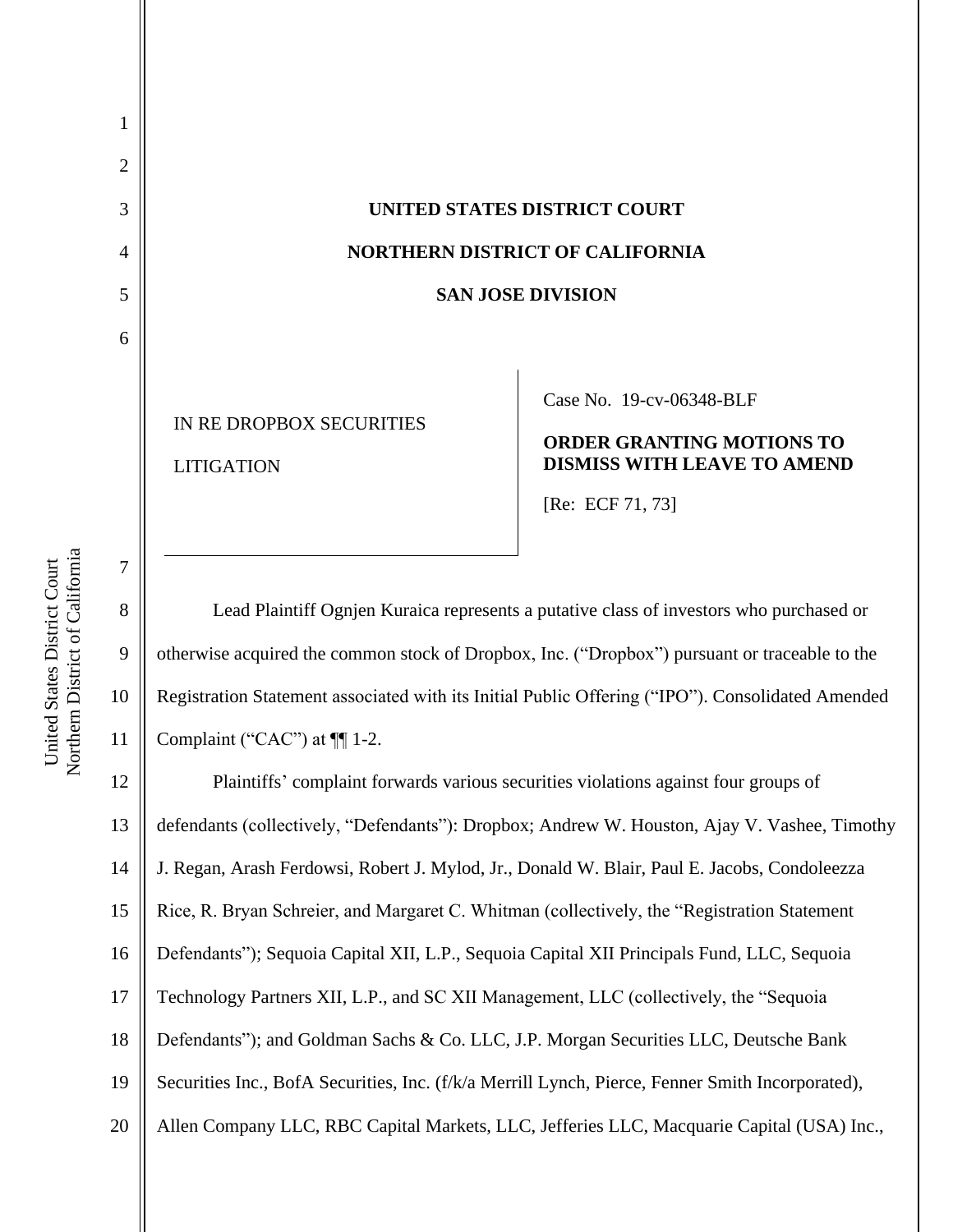1 Canaccord Genuity LLC, JMP Securities LLC, KeyBanc Capital Markets Inc., and Piper Sandler 2 & Co. (f/k/a Piper Jaffray Co.) (collectively, the "Underwriter Defendants"). *See* CAC at ¶¶ 12-34 3 (describing Defendants).

4 Con April 16, 2020, Dropbox and the Registration Statement Defendants moved to dismiss 5  $\parallel$  the litigation under Fed. R. Civ. P. 12(b)(6). ECF 71. The Underwriter Defendants filed a joinder 6 | to that motion, ECF 74, and the Sequoia Defendants filed a joinder and a separate motion to 7 dismiss, ECF 73. For the reasons discussed below and at the September 24, 2020 hearing, the 8 Court GRANTS both motions WITH LEAVE TO AMEND.

9 **I. BACKGROUND**

10 || Dropbox provides users with cloud-based storage and collaboration services on a free and 11 | paid subscription basis. CAC  $\P$  35-36. In preparation for its IPO, Dropbox filed its Form S-1 12 **Registration Statement with the Securities Exchange Commission. ECF 72 at Ex. 1** 13 ("Registration Statement" or "RS"). The Registration Statement was declared effective on March 14 22, 2018. *Id*.

 The Registration Statement disclosed that Dropbox had more than 500 million registered users, RS at 1, and generated revenue from users who purchase subscription products, RS at 62- 17 | 64 ("Our Subscription Plans"). Only 11 million Dropbox users were paying users at the time of the filing. RS at 1, 61. The Registration Statement explained that Dropbox's business model was premised on three core factors: (1) new user sign ups (whether free or paying), (2) increasing the 20 conversion of free users to paying users, and (3) upgrading and expanding the subscriptions used **by existing paying users. RS at 4-5 ("Our Growth Strategy"), 64-65 ("Our Business Model").** It 22 | highlighted numerous risk factors that its business model was subject to, to include:

- 
- 23 || **•** Our business depends on our ability to retain and upgrade paying users, and any 24 || 25 || operations.
- 26  **Our future growth could be harmed if we fail to attract new users or convert**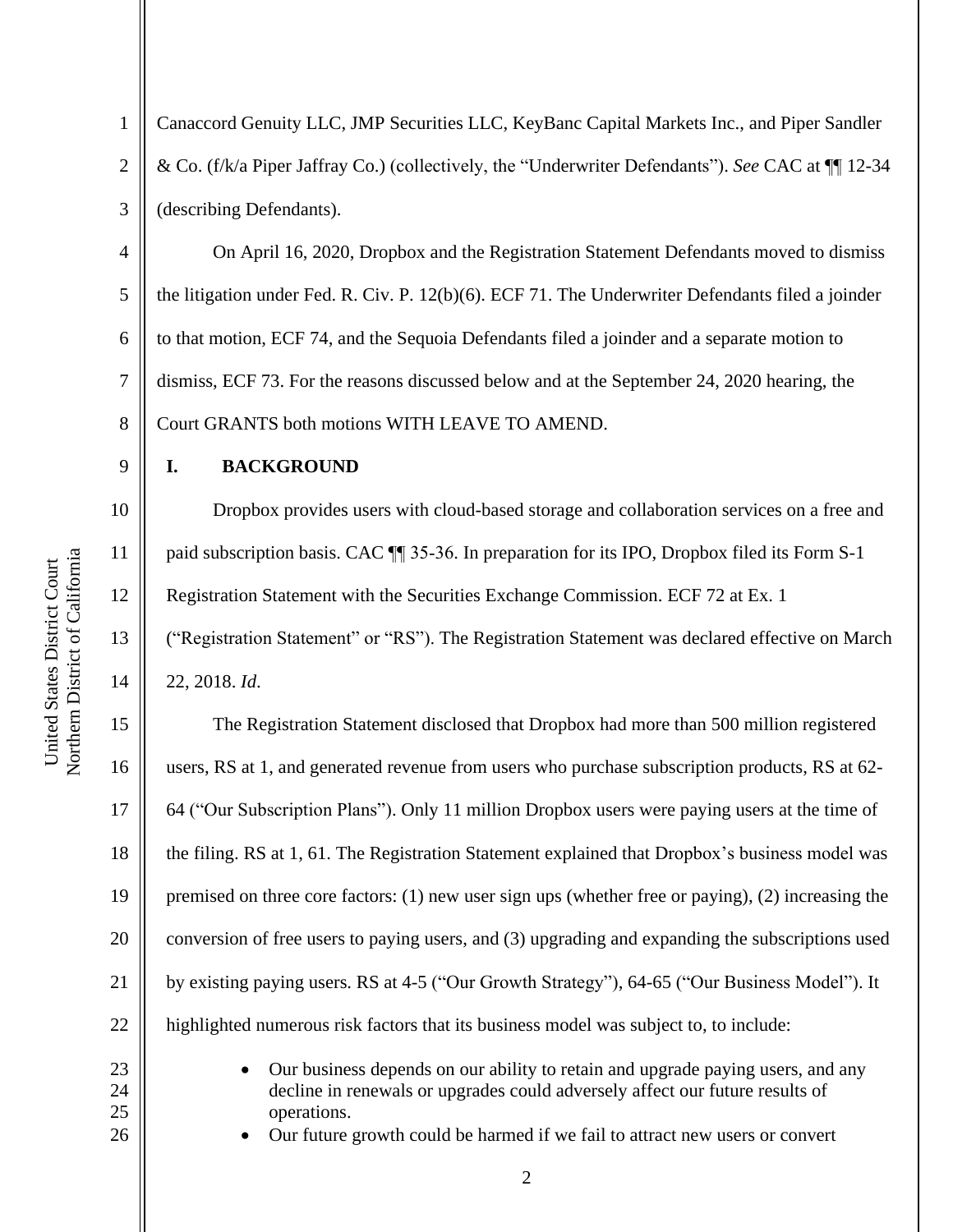1 | registered users to paying users.

2 || 3 **the future.** 

 RS 5. The Registration Statement detailed historical performance metrics, to include revenue, paying users, and average revenue per paying user ("ARPU"). RS at 1, 76, 78, 81 (revenue); RS at 7 | 14, 76, 78 (paying users); RS at 14, 70 (ARPU). Dropbox noted that its revenue growth was 8 primarily based on its growth in paying users, but was also tied to ARPU. *See* RS 76, 78, 81. Dropbox did not disclose any metrics about the rate at which it converted free users into paid users ("user conversion rate") in its Registration Statement or elsewhere.

11 On March 23, 2018, Dropbox completed its IPO, issuing over 26 million shares of 12 common stock and generating over \$500 million. CAC ¶ 39. The next day, the Underwriter 13 Defendants exercised their option to purchase an additional 5.4 million shares. CAC ¶ 40. Before 14 and after the IPO, the Sequoia Defendants "controlled 25% of the voting shares of Dropbox and 15 were in league with other large shareholders and company insiders to further increase their 16 control over Dropbox and its affairs." CAC [28. In each quarter following the IPO, Dropbox 17 announced that its revenue and paying userbase had increased. *See* ECF 72 at Exhs. 2-9 (Form 18  $\parallel$  10-Q for 1Q'18 through 3Q'19 and Form 10-K for fiscal year 2019).

19 **Plaintiffs filed their initial complaint on October 4, 2019. ECF 1. In their CAC, filed** 20 March 2, 2020, Plaintiffs raised claims under Section 11 of the Securities Act against Dropbox, 21 | the Registration Statement Defendants, and the Underwriter Defendants and under Section 15 of 22 | the Securities Act against the Registration Statement Defendants and the Sequoia Defendants. 23 | CAC ¶¶ 63-80. Plaintiffs allege that the Registration Statement failed to disclose "that the rate at 24 which Dropbox was converting its non-paying registered users to paying subscription users was 25 decelerating," causing Dropbox "to experience a material decline and/or slowdown in revenue 26 growth." CAC at  $\P$  3. Plaintiffs further allege that had Dropbox disclosed information about this

4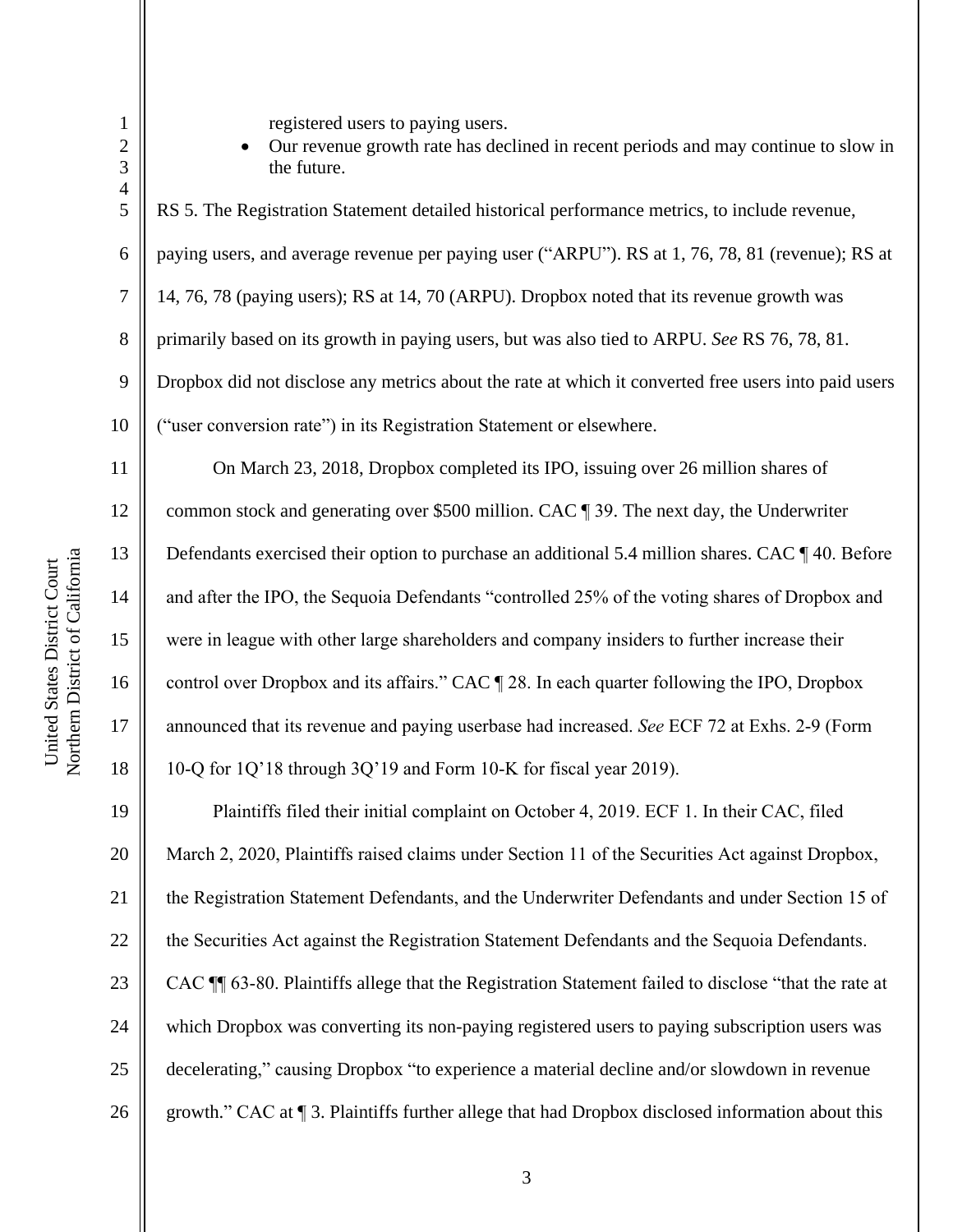Northern District of California Northern District of California United States District Court United States District Court

9

1 declining user conversion rate, they "would not have purchased Dropbox's stock at the prices 2  $\parallel$  they did (if at all)." CAC  $\P$  3-4.

3 To support this theory, Plaintiffs highlight three sets of statements in Dropbox's 4 Registration Statement that they believe run afoul of securities law (hereinafter, "Paid Users 5 Statement," "Conversion Characteristics Statement," and "Cohort Statements"). *See* CAC ¶ 56- $6 \parallel 62.$ 

7 *Paid Users Statement*: First, in Dropbox's "Prospectus Summary," the company provided a 8 | table summarizing the number of users who paid for its services from 2015-17:

|              | 2015        | 2016        | 2017         |
|--------------|-------------|-------------|--------------|
| Paying users | 6.5 million | 8.8 million | 11.0 million |

10 CAC ¶ 56. Plaintiffs alleged that this chart "was materially misleading in light of the fact that at 11 the time of the IPO the company was materially decelerating in terms of converting its non-12 paying registered users to paying subscription users." It argued that by omitting information 13 about the conversion rate, "Dropbox provided investors with a materially false understanding of 14 the company's current and future prospects concerning user conversions" and "failed to disclose 15 a material and negative trend in violation of Item 303 of Regulation S-K." CAC  $\parallel$  57. 16 *Conversion Characteristic Statement*: Plaintiffs next point to a section within the 17 | Registration Statement titled "Growth Strategy": 18 We believe that our current registered user base represents a significant 19 || opportunity to increase our revenue. We estimate that approximately 20 || 300 million of our registered users have characteristics—including 21 || specific email domains, devices, and geographies—that make them 22 || more likely than other registered users to pay over time. Substantially 23 || all of our paying users share at least one of these characteristics. 24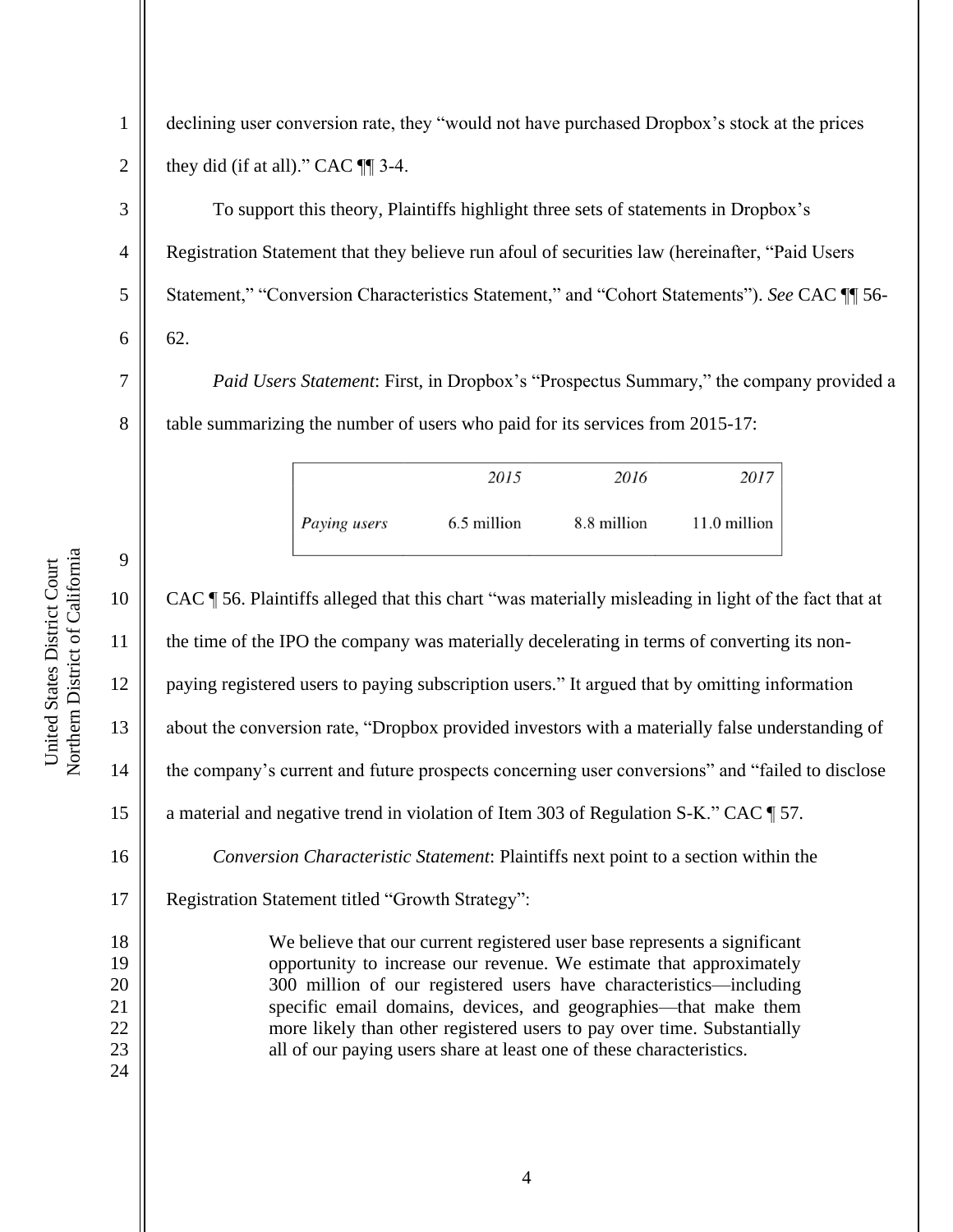Northern District of California Northern District of California United States District Court United States District Court

23

1 CAC ¶ 58. Plaintiffs contend that because "Dropbox's user-conversion and revenue were 2 | flagging," this statement was rendered "materially misleading because it had become increasingly 3 || unlikely that the '300 million' registered users would convert to paying users." CAC  $\parallel$  59. 4 *Cohort Statements:* Plaintiffs highlight a section titled "Our Attractive Cohort Economics" 5 Weithin "Management's Discussion and Analysis." The section in its entirety reads: 6 We define a cohort as all registered users who signed up for Dropbox in 7 || a given period of time. We track the total monthly subscription amount 8 || 9 || monthly subscription amount. For paying users who opt for our monthly 10 || 11 || monthly plan. For paying users who opt for our annual plans, which a 12 majority of our users do, the monthly subscription amount is equal to 13 the price of the annual plan divided by twelve. These amounts increase 14 as more registered users in each cohort convert to paying users, paying 15 users upgrade to premium subscription offerings, and team 16 **administrators purchase additional licenses.** These amounts decrease 17 When paying users terminate their subscriptions, downgrade their 18 || 19 || of licenses on their subscription plans. We continuously focus on adding 20 || new users and increasing the value we offer to them. As a result, each 21 | cohort of new users typically generates higher subscription amounts 22 || over time.

24 ||<br>The chart below reflects the monthly subscription amount from January 25 || 2013 to December 2017 of all paying users in each quarterly cohort, 26 including those who signed up for our platform prior to 2013.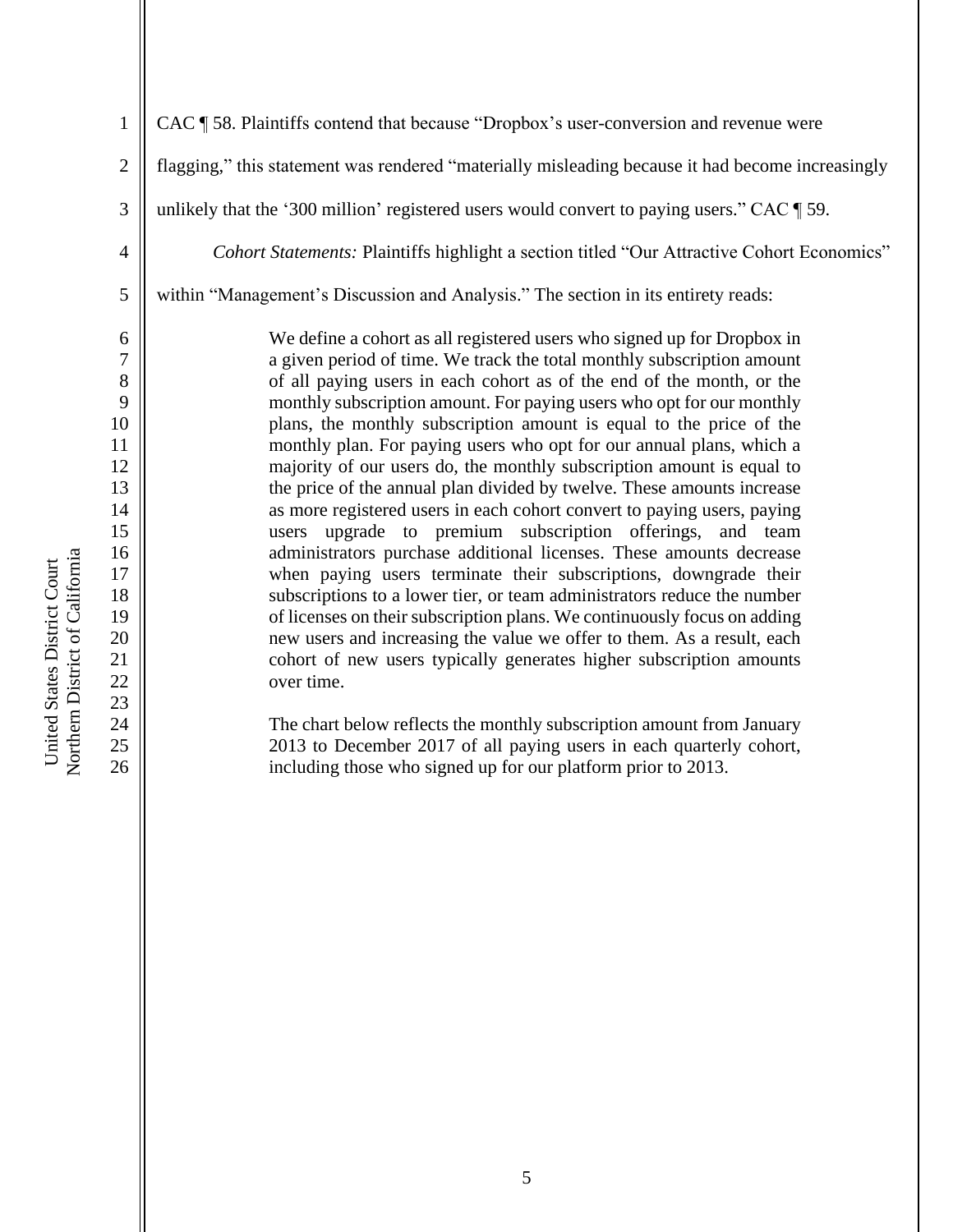# Monthly subscription amount

By quarterly cohort



2<br>
2<br>
2<br>
We continuously focus on adding new users and increasing the value<br>
we offer to them. As a result, each cohort of new users typically we offer to them. As a result, each cohort of new users typically 4 generates higher subscription amounts over time. For example, the 5 monthly subscription amount generated by the January 2015 cohort 6 doubled in less than three years after signup. We believe this cohort is 7 || representative of a typical cohort in recent periods.

8 Moreover, as we continue to innovate and optimize our go-to-market 9 Strategy, we have successfully increased monetization for subsequent 10 || cohorts. Comparing January cohorts from the last three years, at 11 || virtually every point in time after signup, the January 2017 cohort 12 9 generated a higher monthly subscription amount than the January 2016 13 **cohort**, which in turn generated a higher monthly subscription amount 14 **than the January 2015 cohort.** 



6

Northern District of California Northern District of California United States District Court United States District Court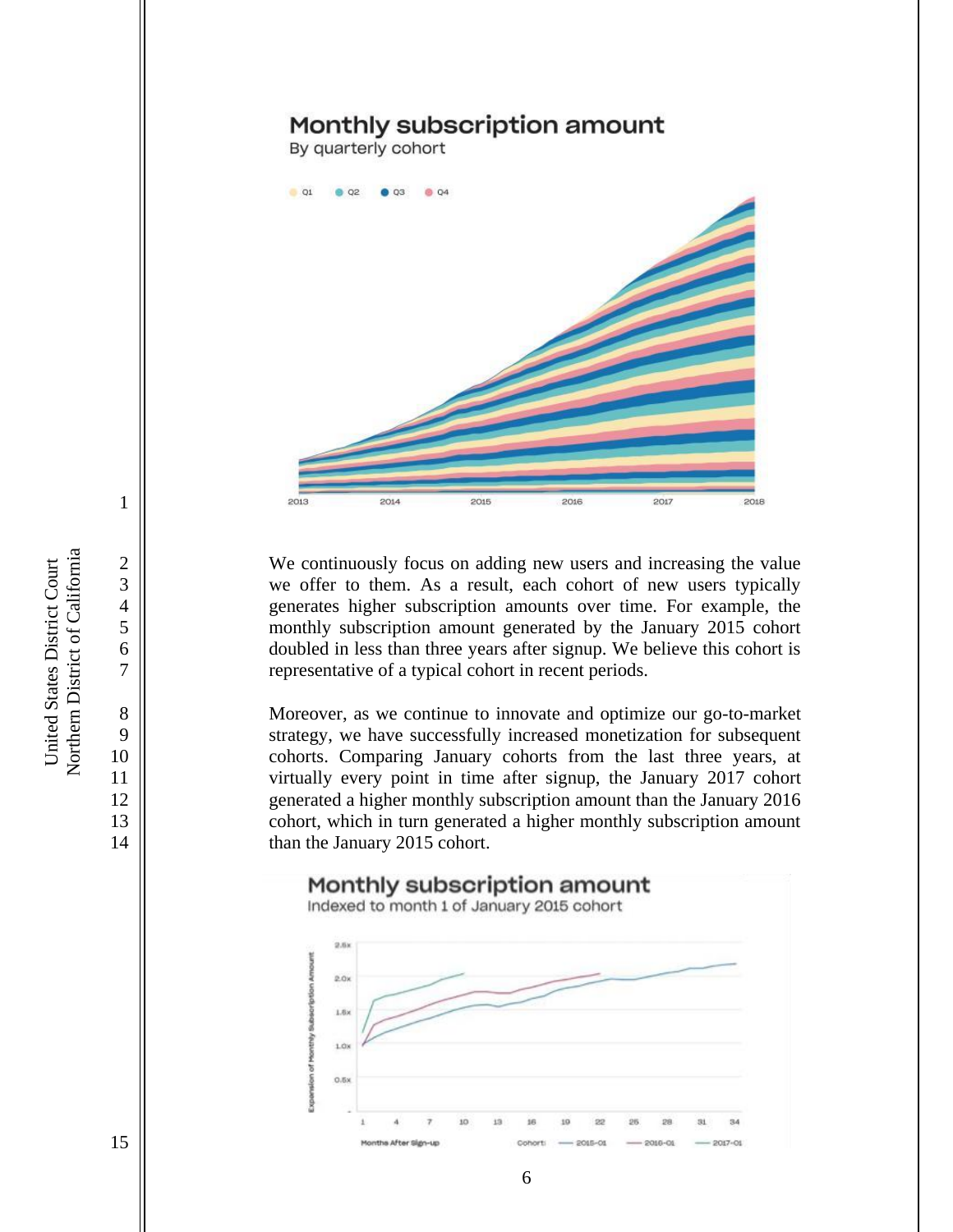2  $\parallel$  CAC  $\P$  60. Plaintiffs reason that this section "falsely represented that Dropbox's historical user-3 | conversions and subscription revenue was indicative of current and future results."

#### 4 **II. LEGAL STANDARD**

 $5 \parallel$  "A motion to dismiss under Federal Rule of Civil Procedure 12(b)(6) for failure to state a claim upon which relief can be granted 'tests the legal sufficiency of a claim.'" *Conservation Force v. Salazar*, 646 F.3d 1240, 1241–42 (9th Cir. 2011) (quoting *Navarro v. Block*, 250 F.3d 8 | 729, 732 (9th Cir. 2001)). When determining whether a claim has been stated, the Court accepts as true all well-pled factual allegations and construes them in the light most favorable to the plaintiff. *Reese v. BP Exploration (Alaska) Inc.*, 643 F.3d 681, 690 (9th Cir. 2011). However, the Court need not "accept as true allegations that contradict matters properly subject to judicial notice" or "allegations that are merely conclusory, unwarranted deductions of fact, or unreasonable inferences." *In re Gilead Scis. Sec. Litig.*, 536 F.3d 1049, 1055 (9th Cir. 2008) (internal quotation 14 marks and citations omitted). While a complaint need not contain detailed factual allegations, it "must contain sufficient factual matter, accepted as true, to 'state a claim to relief that is plausible 16 \| on its face." *Ashcroft v. Iqbal*, 556 U.S. 662, 678 (2009) (quoting *Bell Atl. Corp. v. Twombly*, 550 U.S. 544, 570 (2007)). A claim is facially plausible when it "allows the court to draw the 18 The set of the inference that the defendant is liable for the misconduct alleged." *Id*.

#### 19 **III. DISCUSSION**

20 **A. Judicial Notice**

7 21 | A court generally cannot consider materials outside the pleadings on a motion to dismiss 22 for failure to state a claim. *See* Fed. R. Civ. P. 12(b)(6). A court may, however, consider items of 23 || which it can take judicial notice without converting the motion to dismiss into one for summary 24 judgment. *Barron v. Reich*, 13 F.3d 1370, 1377 (9th Cir. 1994). A court may take judicial notice 25  $\parallel$  of facts "not subject to reasonable dispute" because they are either "(1) generally known within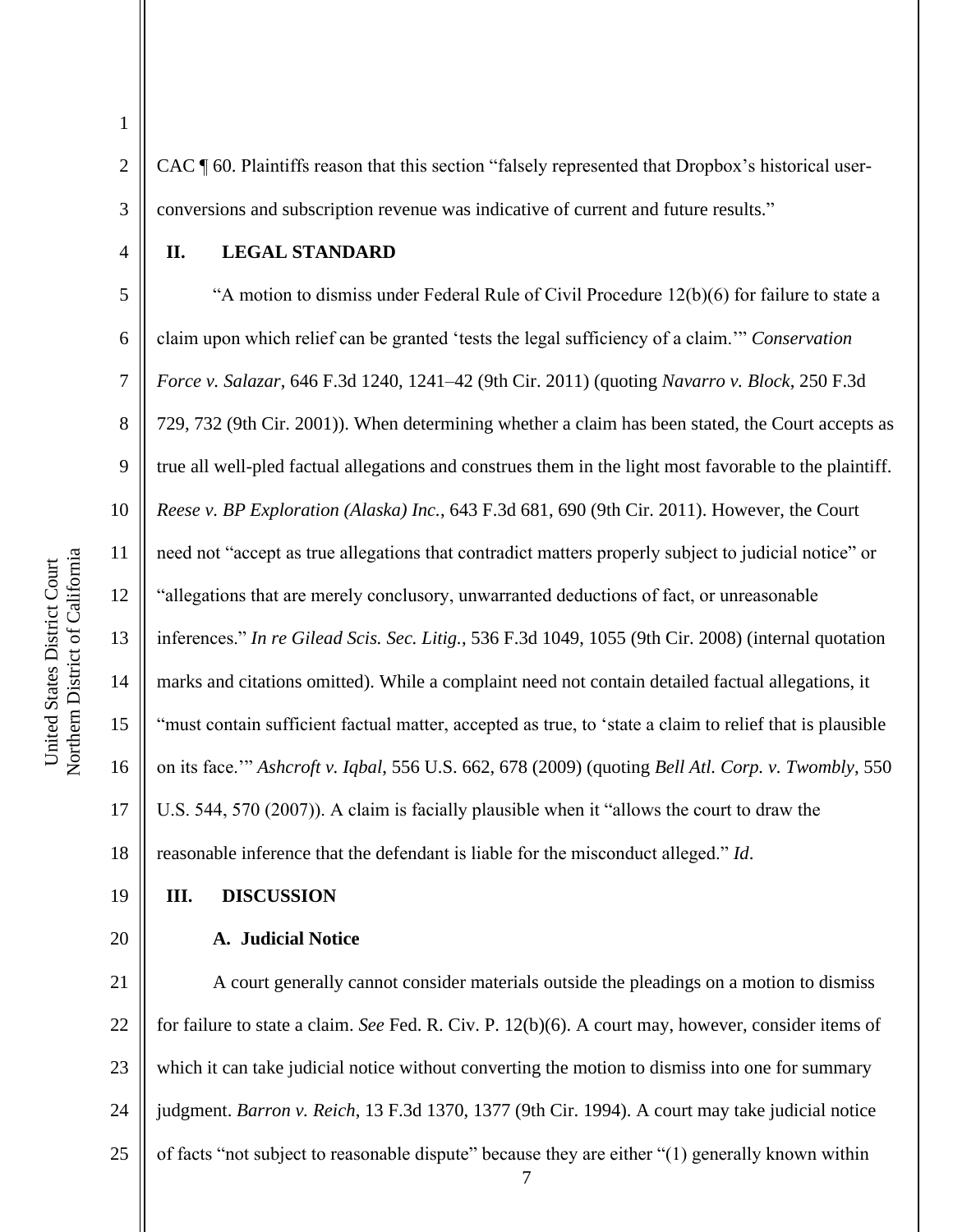the territorial jurisdiction of the trial court or (2) capable of accurate and ready determination by 2 | resort to sources whose accuracy cannot reasonably be questioned." Fed. R. Evid. 201. A court 3 may additionally take judicial notice of " 'matters of public record' without converting a motion to dismiss into a motion for summary judgment." *Lee v. City of Los Angeles*, 250 F.3d 668, 689 (9th Cir.2001) (quoting *MGIC Indem. Corp. v. Weisman*, 803 F.2d 500, 504 (9th Cir.1986)). Under the incorporation by reference doctrine, courts may consider documents "whose contents are alleged in a complaint and whose authenticity no party questions, but which are not physically attached to the [plaintiff's] pleading." *In re Silicon Graphics Inc. Sec. Litig.*, 183 F.3d 970, 986 (9th Cir.1999) (quoting *Branch v. Tunnell*, 14 F.3d 449, 454 (9th Cir.1994)) (alteration in original).

 Defendants seek notice of ten exhibits: Dropbox's Registration Statement (Exh. 1), Form 10-Q for 1Q'18-3Q'19 (Exhs. 2-8), Form 10-K for the 2019 fiscal year (Exh. 9), and a copy of Dropbox stock prices from March 23, 2018, to August 8, 2019, as obtained from Yahoo! Finance (Exh. 10). ECF 71 at 7-8; *see* ECF 72 (exhibits). Plaintiffs do not oppose this request "to the 14 Square that the Court takes notice of the fact that statements contained in those documents were made" but oppose it if "Defendants attempt to use these exhibits to defeat Plaintiffs' adequately 16 || pleaded claims" as such practice is disfavored by the Ninth Circuit. ECF 80 at 8. Plaintiffs also 17 || request that the Court take judicial notice of a financial analyst report referenced by the CAC. ECF  $\parallel$  80 at 8.

19 The Court grants judicial notice of Dropbox's Registration Statement and the financial 20 analyst report under the incorporation by reference doctrine. *See* CAC ¶ 1 fn. 1, 52. It also takes 21 judicial notice of the SEC Filings and the copy of Dropbox's stock prices. *See Metzler Inv. GMBH*  22 *v. Corinthian Colleges, Inc.,* 540 F.3d 1049, 1064 n.7 (9th Cir. 2008) (granting judicial notice of 23 || publicly available financial documents such as SEC filings); *Heliotrope Gen., Inc. v. Ford Motor* 24 *Co.*, 189 F.3d 971, 981 n.18 (9th Cir. 1999) (granting judicial notice of publicly available articles 25 | or other news releases of which the market was aware). The Court considers these documents for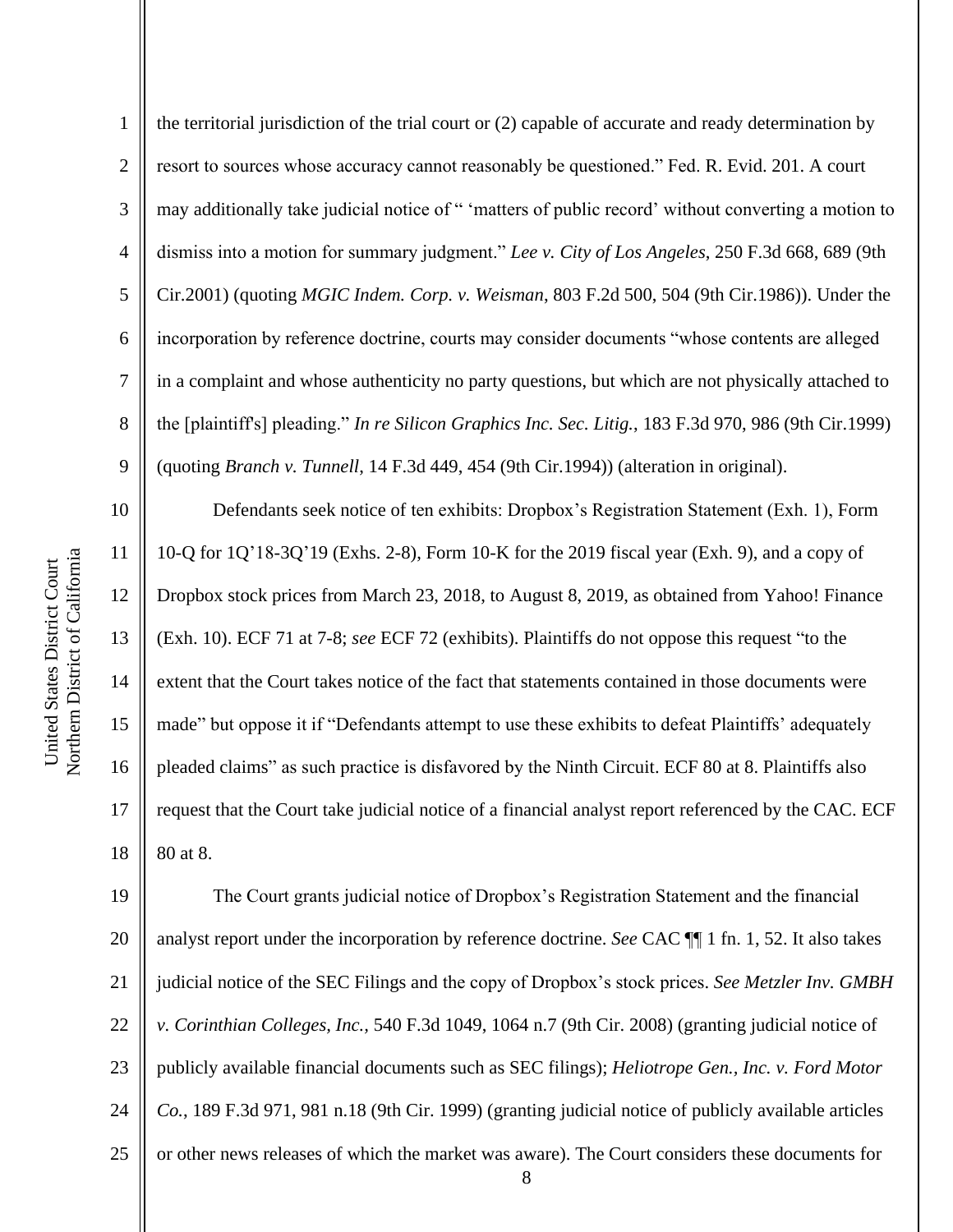Northern District of California Northern District of California United States District Court United States District Court

1 the sole purpose of determining what representations Dropbox made to the market. The Court does 2 not take notice of the truth of any of the facts asserted in these documents. *See City of Sunrise*  3 *Firefighters' Pension Fund v. Oracle Corp.*, 2019 WL 6877195, at \*23 (N.D. Cal. Dec. 17, 2019)

#### 4 **B. Section 11 of the Securities Act**

 "Section 11 creates a private right of action for any purchaser of a security where 'any part 6 | of the registration statement, when such part became effective, contained an untrue statement of a material fact or omitted to state a material fact required to be stated therein or necessary to make the statements therein not misleading.'" *Rieckborn v. Jefferies LLC*, 81 F. Supp. 3d 902, 914 (N.D.  $\parallel$  Cal. 2015) (quoting 15 U.S.C. § 77 $k(a)$ ). "To prevail on a Section 11 claim, a plaintiff must demonstrate (1) that the registration statement contained a misrepresentation or omission; and (2) that the misrepresentation or omission was material." *Id*. (citing *In re Daou Sys.*, 411 F.3d 1006, 1027 (9th Cir. 2005). A misrepresentation or omission is material where it "would have misled a reasonable investor about the nature of his or her investment." *In re Daou*, 411 F.3d at 1027. "No 14 Scienter is required for liability under § 11; defendants will be liable for innocent or negligent material misstatements or omissions." *Id.*

16 Defendants argue Plaintiffs' overall theory of liability fails because, among other things, 17 || "the CAC has no factual allegations regarding user conversion." ECF 71 at 8. Plaintiffs organize 18  $\parallel$  their response by statement set. They contend that the Conversion Characteristic Statements 19 "created the false and misleading impression that Dropbox's growth of user conversions was not 20 declining or slowing down." ECF 80 at 9. Similarly, they argue that Dropbox's Cohort Statements 21 "materially misled Plaintiffs about Dropbox's operations because it omitted the fact that the 22 | Dropbox's user conversion rate was dropping." ECF 80 at 13-14. Finally, they contend that the 23 | Paid Users Statements were misleading because "[d] isclosing the total number of paid users 24 increasing as of each calendar year created a misleading impression that the Company's rate of 25  $\parallel$  converting registered users to paying users was also growing." ECF 80 at 14.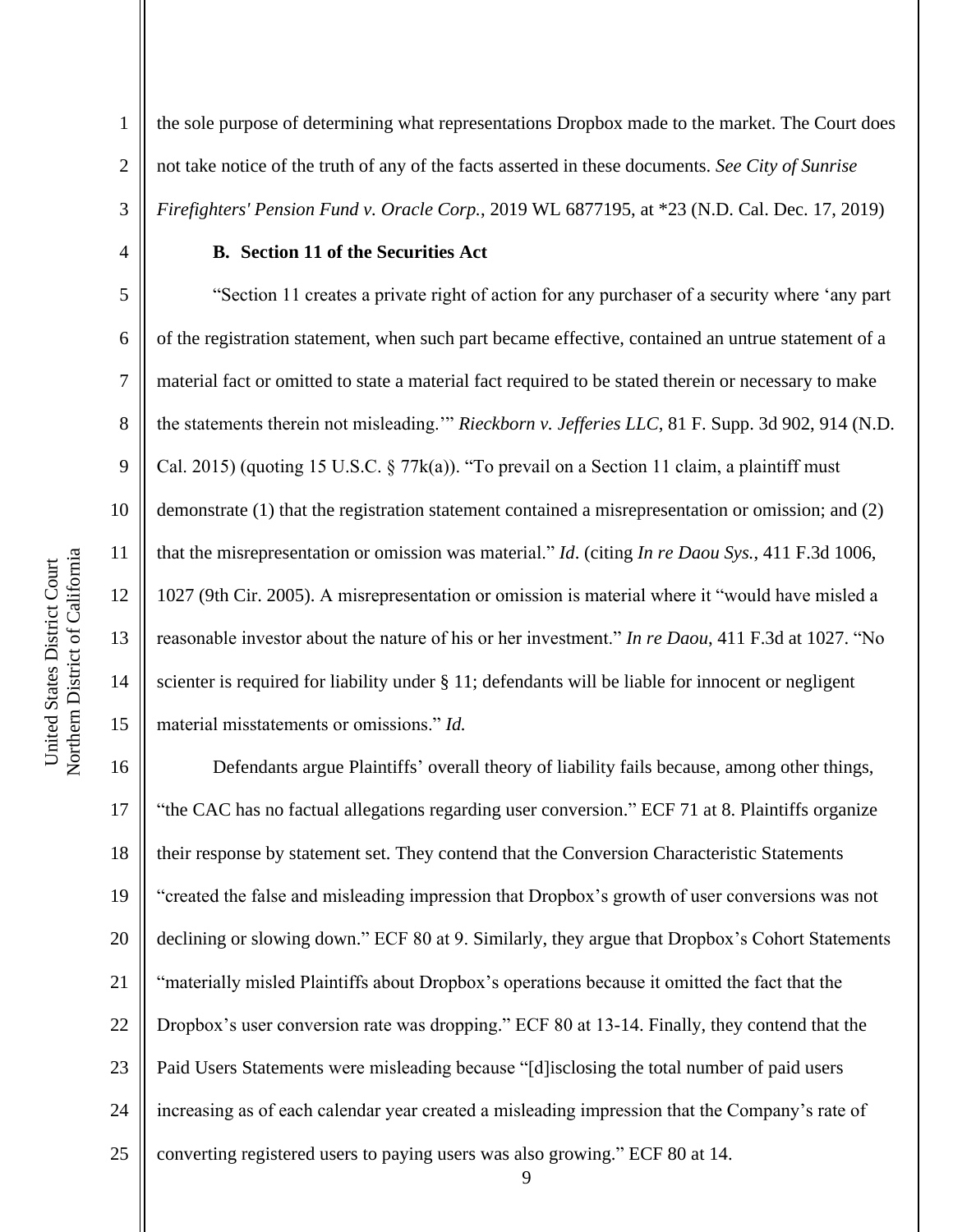| $\mathbf{1}$   | The Court has run a fine-tooth comb through the Plaintiffs' CAC and cannot find a single                 |
|----------------|----------------------------------------------------------------------------------------------------------|
| $\mathbf{2}$   | factual allegation about Dropbox's user conversion rate. See Sprewell v. Golden State Warriors,          |
| 3              | 266 F.3d 979, 988 (9th Cir.2001) (the Court is not "required to accept as true allegations that are      |
| $\overline{4}$ | merely conclusory, unwarranted deductions of fact, or unreasonable inferences"); Belodoff v.             |
| 5              | Netlist, Inc., 2009 WL 1293690, at *11 (C.D. Cal. Apr. 17, 2009) (dismissing Section 11                  |
| 6              | allegations where plaintiffs made "no factual showing whatsoever" regarding the alleged                  |
| $\tau$         | omission); cf. Welgus v. TriNet Grp., Inc., 2017 WL 167708, at *13 (N.D. Cal. Jan. 17, 2017)             |
| 8              | (rejecting control person allegations under Section 15 of the Securities Act as "too conclusory" in      |
| 9              | the absence of "any facts to show that [the defendant] had the power to and did control the              |
| 10             | [issuers'] activities"). This is an elephant-sized hole in Plaintiffs' theory of liability as its entire |
| 11             | complaint is premised on the alleged decline of Dropbox's user conversion rate. Indeed, Dropbox          |
| 12             | itself noted that this is not a metric it releases. ECF 71 at 9. In short, Plaintiffs' assertion that    |
| 13             | Dropbox's user conversion rate was declining is nothing more than speculation. Unfortunately,            |
| 14             | Plaintiffs spend most of their persuasive energy discussing the actionability of the statement at        |
| 15             | issue instead of responding to the global flaws highlighted by Defendants. See, e.g., ECF 80 at 2,       |
| 16             | $9-14.$                                                                                                  |
| 17             | In the few areas where they do offer factual allegations, Plaintiffs seem to conflate user               |

18 | conversion rate with paying user and revenue growth rates. For example, Plaintiffs contend that "Dropbox's disclosures that its business model was largely based on converting registered users to  $\parallel$  paying users (RS at 68) and that over 90% of its revenue came from users purchasing  $\parallel$  subscriptions through the app or website ( $\parallel$  44)." ECF 80 at 5. As the Court noted above, one of Dropbox's *three* main revenue sources was from converting free users into paid users. And the Plaintiffs' focus on the 90% metric misses the mark as it does not speak to what part of Dropbox's 24 | revenue came from converting already-signed-up free users into paid users. Similarly, Plaintiffs 25 | include two charts that they believe illustrate "the [declining] rate at which Dropbox was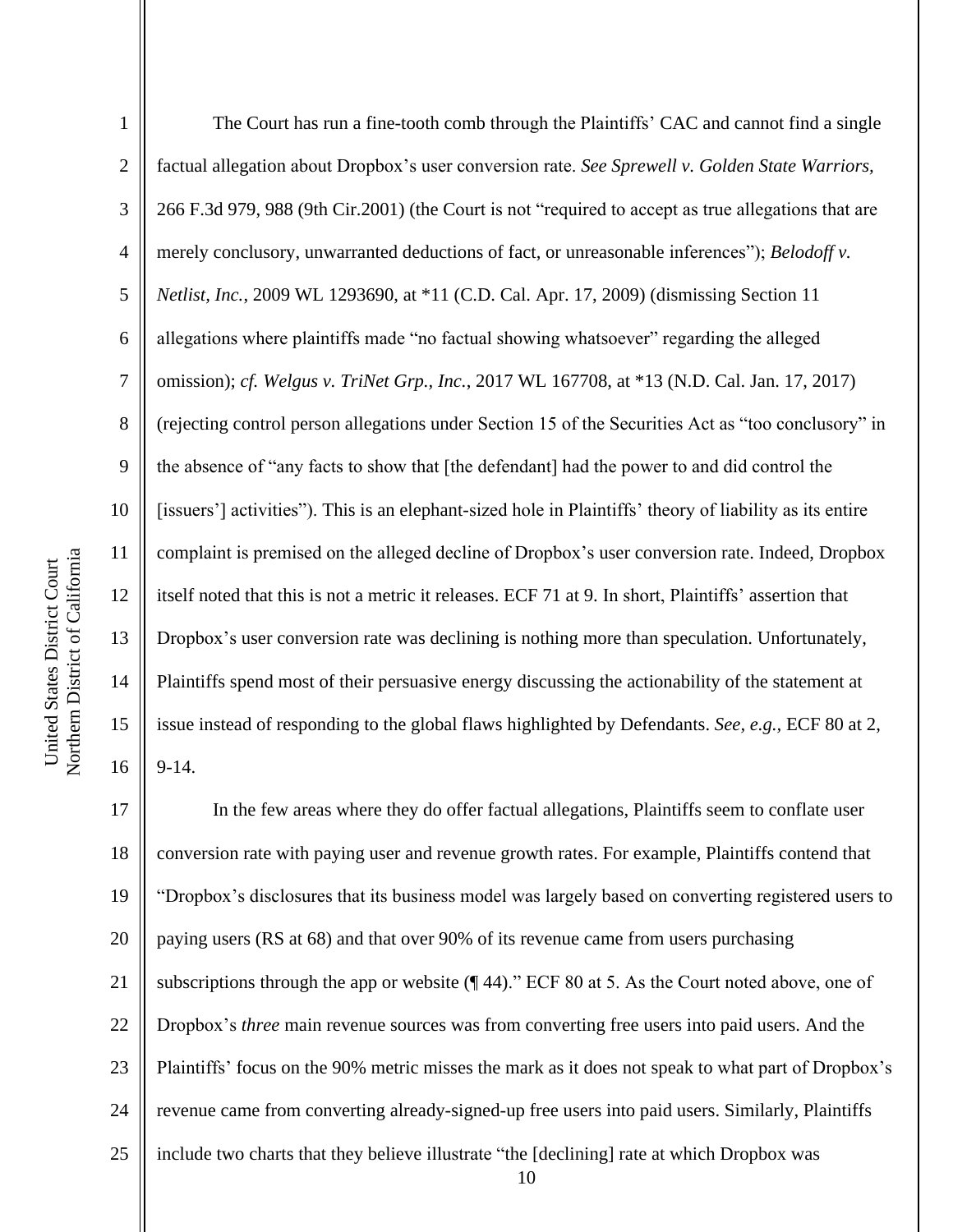converting its nonpaying registered users." ECF 80 at 5. However, the charts instead depict 2 | Dropbox's declining paying user and revenue growth rates—both of which Dropbox disclosed in its Registration Statement. ECF 80 at 6. *See McGovney v. Aerohive Networks*, Inc., 367 F. Supp.  $\parallel$  3d 1038, 1056 (N.D. Cal. 2019) (dismissing Section 10(b) where company "disclos[ed] exactly what Plaintiffs claim" it omitted); *see, e.g.*, RS 1 (yearly revenue and growth rate), 14 (yearly paying users), 76 (yearly revenue, paying user growth rate), 78 (same), 80 (quarterly revenue); 81  $7 \parallel$  (same).

8 To the extent this conflation is actually an invitation for the Court to use disclosed statistics 9 to make an assumption about the user conversion rate, the Court declines. It is equally plausible 10  $\parallel$  that Dropbox's revenue rate decline could be traced to Dropbox's other two revenue drivers or to 11 some combination of all three metrics. *See In re Century Aluminum Co. Sec. Litig*., 729 F.3d 1104, 12 1105 (9th Cir. 2013) ("When faced with two possible explanations, only one of which can be true 13 and only one of which results in liability, plaintiffs cannot offer allegations that are 'merely 14 consistent with' their favored explanation but are also consistent with the alternative explanation. 15 Something more is needed, such as facts tending to exclude the possibility that the alternative 16 explanation is true." (citations omitted))*.* In *Belodoff v. Netlist*, plaintiffs brough a Section 11 17 || claim against a technology manufacturer alleging that it failed to disclose "a significant decline in 18 | customer demand." 2009 WL 1293690, at \*11. However, the only express statement plaintiffs 19 alleged about this "dwindling customer demand" concerned excessive inventory levels. The Court 20 declined to infer a decrease in customer demand from the excess inventory levels because the 21 "inference lack[ed] factual support and actually contradict[ed] portions of the FAC that allege[d] 22 | that Netlist was creating excess inventory without any regard to customer demand." *Id*. As such, 23 the claim "[did] not rise above the speculative level." *Cf. Welgus*, 2017 WL 167708, at \*13 24 | (refusing to draw an inference regarding control person liability when allegations were based on 25 || "speculation"). So too here.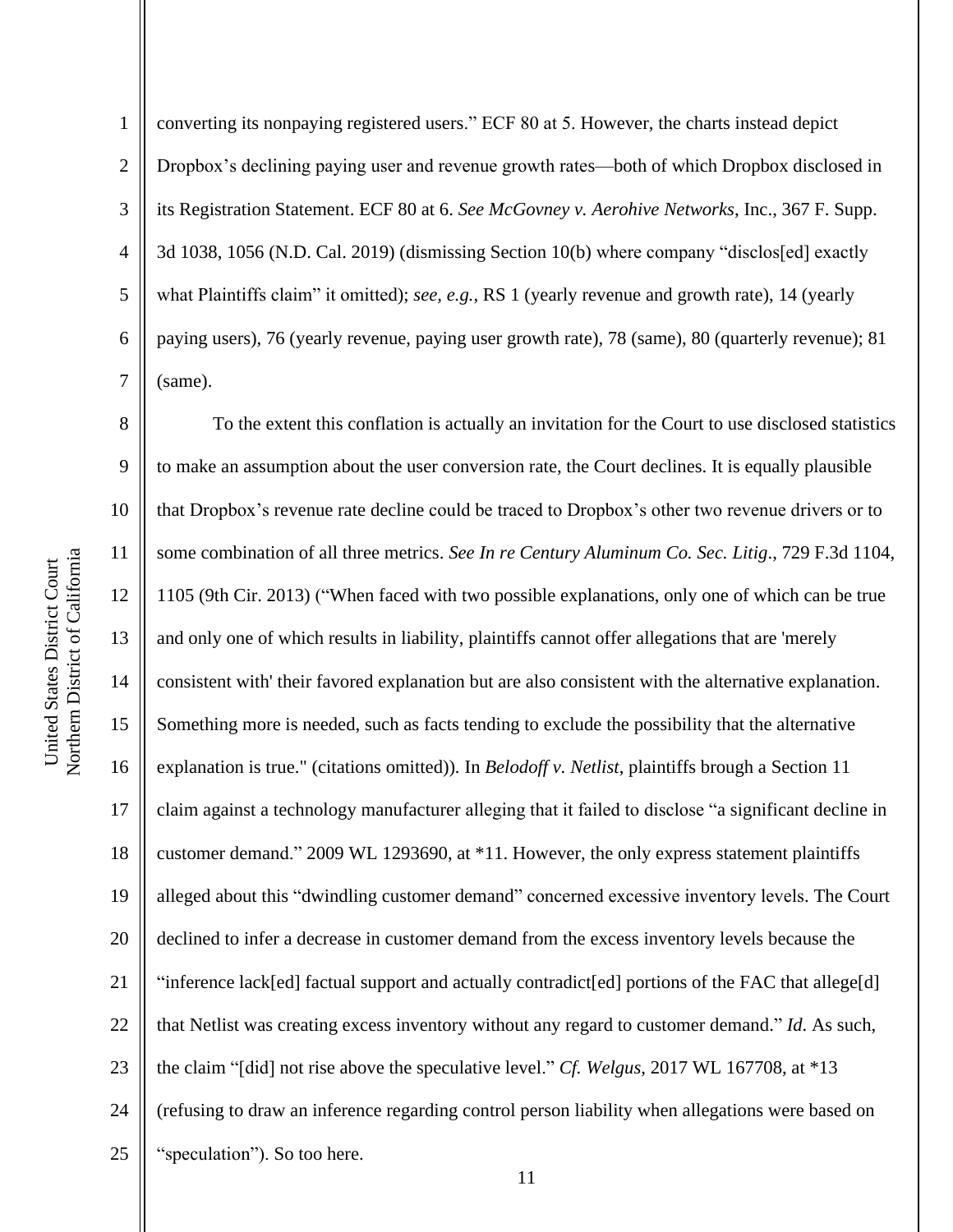Although the insufficiency of Plaintiffs' pleadings about Dropbox's user conversion rate is 2 | fatal to the Section 11 claims, the Court addresses an additional flaw. For Plaintiffs to state an 3 | omission-based Section 11 claim, it is not enough that the Registration Statement omitted relevant or material facts. *See In re Rigel Pharm., Inc. Sec. Lit.*, 697 F.3d 869, 880 n.8 (9th Cir. 2012) (citing *Matrixx Initiatives v. Siracusano*, 563 U.S. 27, 38 (2011)); *Brody*, 280 F.3d at 1006. Instead an omission "must affirmatively create an impression of a state of affairs that differs in a material way from the one that actually exists" to be actionable. *Brody*, 280 F.3d at 1006. 8 | Plaintiffs' lawsuit is largely predicated on Dropbox's omission of allegedly declining user conversion rate in its Registration Statement. *See* CAC ¶¶ 53, 54, 57, 59, 62. Defendants argue that "Dropbox was not required to disclose its free-to-paid user conversion numbers because that number was subsumed within the total number of paying users, which Dropbox did disclose." ECF 71 at 8-9. They also argue that, in light of this disclosure, "Dropbox had no duty to disclose any further detail about free-to-paid user conversions" because "[t]he Ninth Circuit has 'expressly declined to require a rule of completeness for securities disclosures because "[n]o matter how detailed and accurate disclosure statements are, there are likely to be additional details that could have been disclosed but were not."'"" ECF 71 at 9 (quoting *Police Ret. Sys. of St. Louis v. Intuitive Surgical, Inc.,* 759 F.3d 1051, 1061 (9th Cir. 2014) (quoting *Brody v. Transitional Hosps. Corp*., 280 F.3d 997, 1006 (9th Cir.2002))). Plaintiffs appear to generally contend that the three sets of statements created a false and misleading impression that Dropbox's growth of user conversions was not slowing down. *See, e.g.*, ECF 80 at  $21 \parallel 9$ . 22 | The Court agrees with Dropbox. Plaintiffs fail to explain why Dropbox's omission of its 23 || allegedly flagging user conversion rate created an "impression of a state of affairs that differs in a material way from the one that actually exists." *Brody*, 280 F.3d at 1006. Dropbox's state of

25  $\parallel$  affairs is defined by its three-prong business model of (1) attracting new users (free or paid), (2)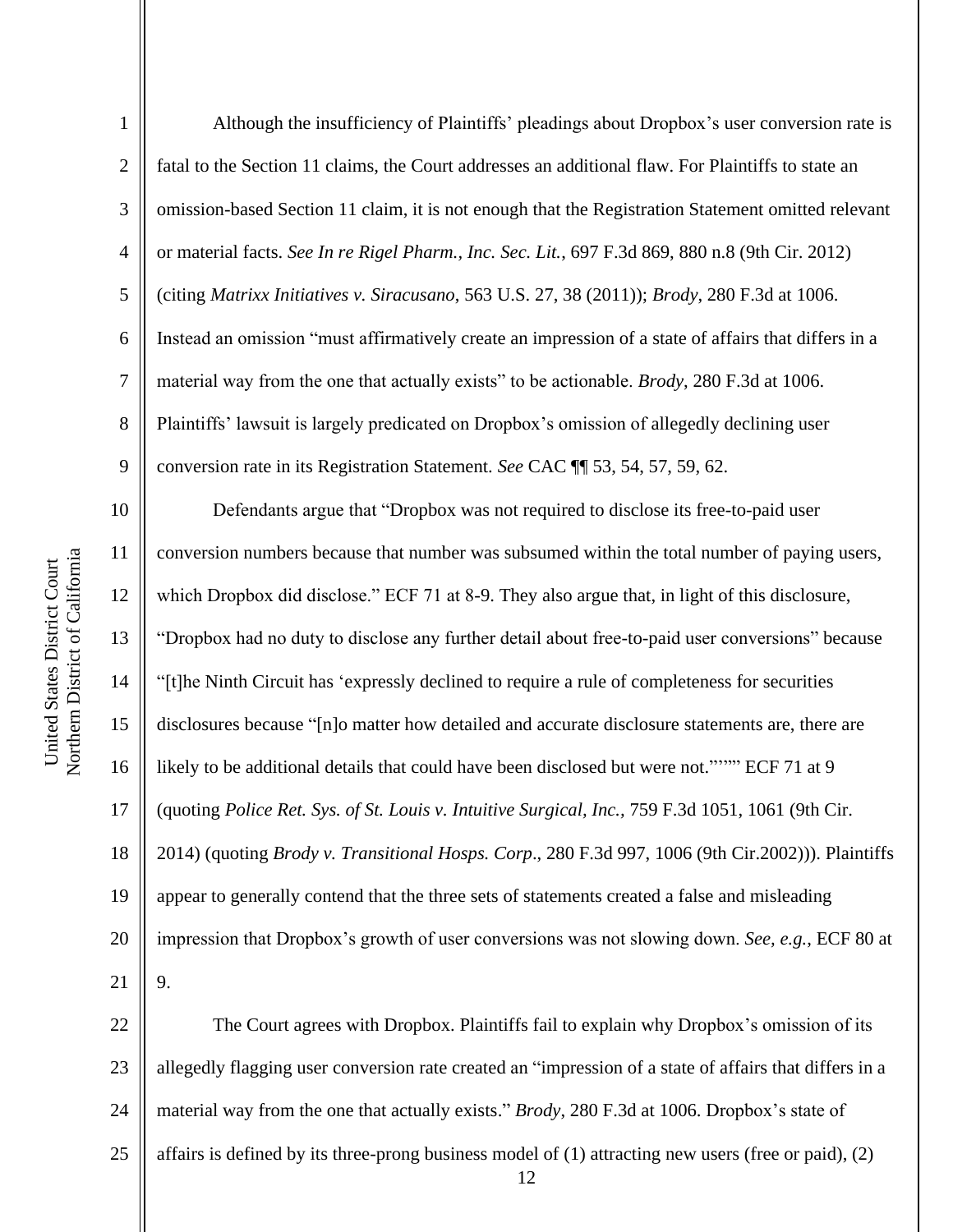converting free users to paid users, and (3) upgrading paid user subscriptions. The success of the 2 | model is captured through Dropbox's total number of paid users, its total revenue, and ARPU. Dropbox explained and published these metrics in its Registration Statement. And despite the fact 4 | that it disclosed revenue growth metrics, it also explicitly stated that its revenue growth rate had begun to decline. While the metric Plaintiffs are fixated on, user conversion rate, was not  $6 \parallel$  explicitly disclosed by Dropbox, it was captured by the total number of paid users, a metric regularly disclosed by Dropbox. Plaintiffs do not explain why these disclosures are insufficient, let 8 alone why they are so insufficient as to create a materially different impression of Dropbox's financial health. *See In re Netflix, Inc. Sec. Litig.*, 2005 WL 1562858, at \*6 (N.D. Cal. June 28, 2005) (rejecting allegations based on failure to disclose number of subscription cancellations where the "number could be calculated through simple arithmetic using other numbers that were disclosed."); *see also Brody*, 280 F.3d at 1006 n.8 (where a company makes a disclosure about sales growth, it need not provide "a detailed breakdown of the company's region by region or month by month sales."). Plaintiffs also fail to allege facts showing how Dropbox's truthful disclosures of declining revenue and paid user rates could plausibly infer that one of the three 16 contributors to that disclosure was, in fact, increasing. Without further detail, the only plausible inference is that all three indicators were declining. Plaintiffs' theory would be a fantastical view that Dropbox's disclosure of declining rates caused a reasonable investor to conclude that one of the three indicators that makes up the disclosed declining rate was actually increasing when it was | not.

 Although not necessary to this Order, the Court also briefly addresses the Defendants' 22 || argument that the statements at issue are not actionable because they are accurate statements of historical fact or statements of opinion. *See* ECF 71 at 11-17. Courts in this district have repeatedly refused to find disclosure of accurate historical data misleading. *Wenger v. Lumisys, Inc*., 2 F. Supp. 2d 1231, 1245 (N.D. Cal. 1998) ("Disclosure of accurate historical data does not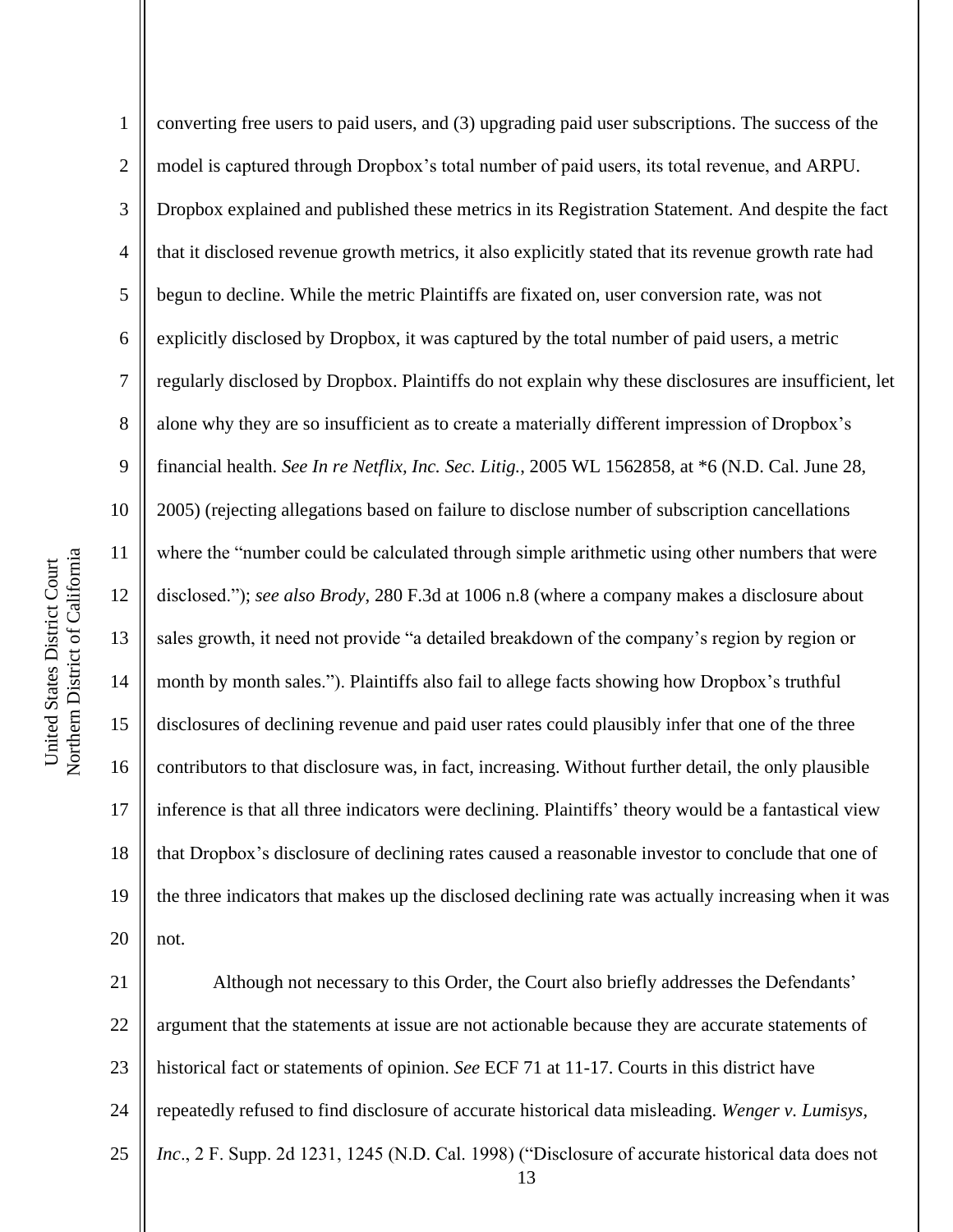become misleading even if less favorable results might be predictable by the company in the future."); s*ee also Bodri v. GoPro, Inc*., 252 F. Supp. 3d 912, 928 (N.D. Cal. 2017) ("[T]he Court 3 cannot conclude that any reasonable investor would take the statements about past and present [pricing] as an objective assurance of future [pricing] stability."); *Monachelli v. Hortonworks, Inc*., 225 F. Supp. 3d 1045, 1055 (N.D. Cal. 2016) ("[D]isclosures of accurate historical data accompanied by general statements of optimism . . . are not actionable.") (quoting *In re VeriFone Sec. Litig*., 784 F.Supp. 1471, 1483 (N.D. Cal. 1992)). Plaintiffs do not allege that any of Dropbox's statements at issue are false, but rather insist that they created a misleading impression that Dropbox's user conversion growth rate was not declining. *See, e.g.,* ECF 80 at 13 (Cohort 10 Statements), 14 (Paid Users Statement). But Plaintiffs fail to allege any facts that directly—or 11 | even indirectly—undermine these statements. 12 | Plaintiffs fare no better in showing that Dropbox's User Characteristics Statement is

13 actionable. Under the Supreme Court's decision in *Omnicare, Inc. v. Laborers Dist. Council*  14 *Const. Indus. Pension Fund*, 575 U.S. 175 (2015), opinion statements are only actionable where 15  $\parallel$  (1) "the speaker did not hold the belief she professed," (2) "the supporting fact [s] [the speaker] 16 supplied [are] untrue," or  $(3)$  the opinion omitted information that rendered the opinion 17 misleading. *City of Dearborn Heights Act 345 Police & Fire Ret. Sys. v. Align Tech., Inc.*, 856 18 F.3d 605, 615 (9th Cir. 2017), 856 F.3d at 615-16 (citing *Omnicare*, 575 U.S. at 185-86, 194). 19 With respect to the third prong, Plaintiffs must allege "facts going to the basis for the issuer's 20 || opinion—facts about the inquiry the issuer did or did not conduct or the knowledge it did or did 21 not have— whose omission makes the opinion statement at issue misleading to a reasonable 22 | person reading the statement fairly and in context." *Omnicare*, 575 U.S. at 194. Plaintiffs do not 23 | allege that Dropbox did not hold the beliefs it stated, nor do they allege that any of the fact's 24 | supporting Dropbox's statements were untrue. And under *Omnicare*'s the third prong the Plaintiffs 25 fiail to read Dropbox's User Characteristics Statement fairly and in context, *see, e.g., West v.*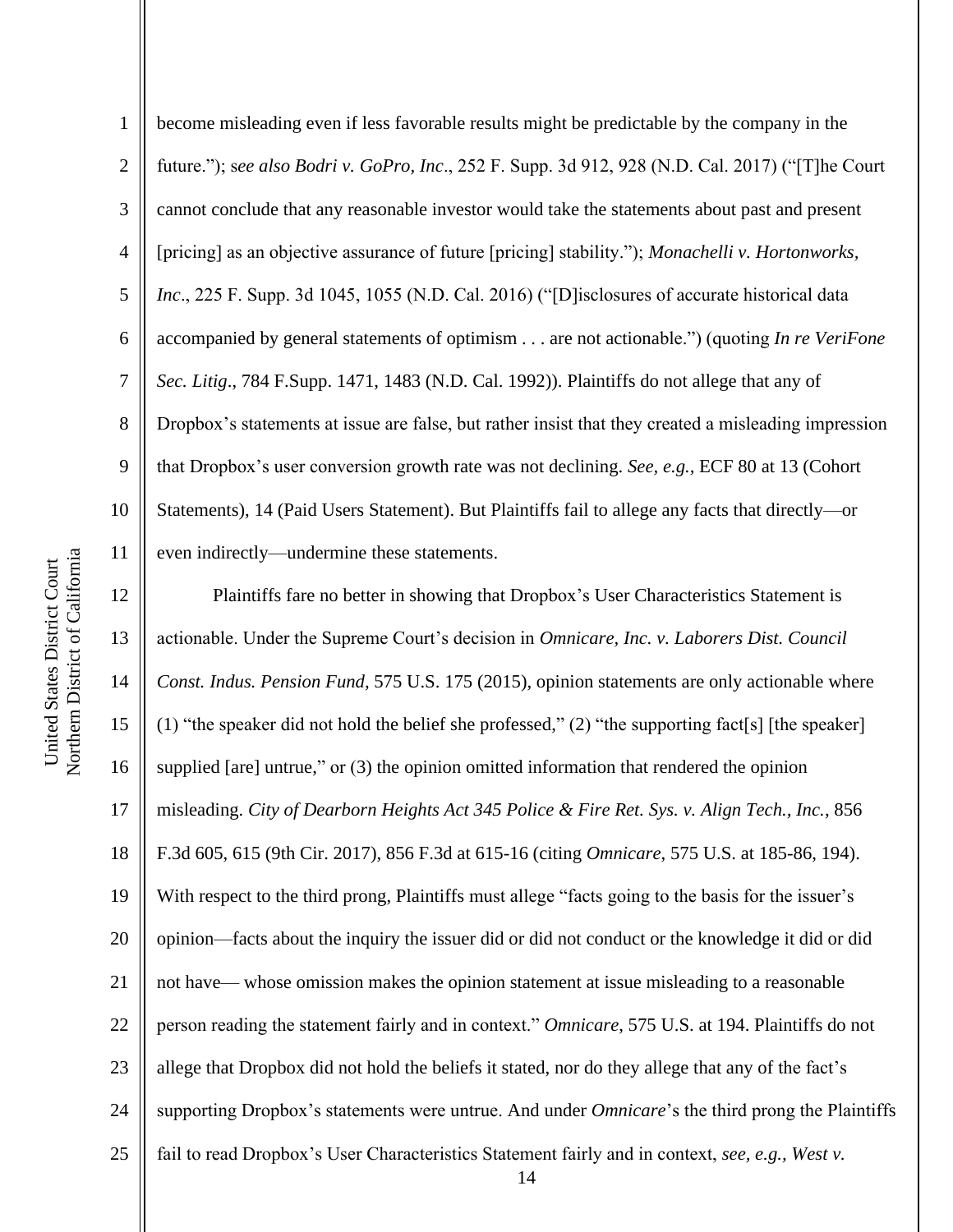*eHealth, Inc*., 2016 WL 948116, at \*5 (N.D. Cal. Mar. 14, 2016) (rejecting "interpretations of the  $\parallel$  statements that are taken out of context and are not plausible on [their] face."), let alone plead "facts about the inquiry the issuer did or did not conduct or the knowledge it did or did not have," *Omnicare*, 575 U.S. at 194 (emphasis added). As the Supreme Court acknowledged in *Omnicare*, this is "no small task for an investor." *Id*.

6 Accordingly, the Court GRANTS the Motion to Dismiss the Section 11 claims.

20 F.3d 1293, 1296 (9th Cir. 1998).

#### 7 **C. Section 11 Claims Premised on S-K Item 303**

 Plaintiffs allege that Dropbox's IPO registration statement failed to disclose a material and negative trend in violation of Item 303 of SEC Regulation S-K, 17 C.F.R. § 229.303. CAC ¶¶ 54, 57, 63-73. They specifically contend that Defendants should have disclosed that "Dropbox was experiencing a material decline and/or slowdown in terms of user-conversions and revenue growth 12 at the time of the IPO." CAC  $\P$  54, 57. In this Motion to Dismiss, Defendants argue that Plaintiffs fail to allege facts supporting (1) the existence of the declining user conversion rate, (2) Dropbox's knowledge of the alleged trend, and (3) the materiality of this trend. ECF 71 at 18-19. 15 | Item 303 of Regulation S-K requires that a company disclose "known trends or uncertainties that have had or that the registrant reasonably expects will have a material favorable 17 | or unfavorable impact on net sales or revenues or income from continuing operations." 17 C.F.R.  $\parallel$  § 229.303(a)(3)(ii). "Allegations which state a claim under Item 303(a) of Regulation S-K also sufficiently state a claim under Sections 11 and 12(a)(2)." *Steckman v. Hart Brewing, Inc.*, 143

21 The Court will not linger on Plaintiffs' allegation that Dropbox did not disclose a trend of 22 declining growth rate. Put simply, and as discussed at length above, there is abundant evidence in 23 the Registration Statement to the contrary. *See Belodoff.,* 2009 WL 1293690, at \*12 ("[disclosed] 24  $\parallel$  facts cannot form the basis for a Regulation S–K violation or the nondisclosure of an adverse 25 trend."); *Mallen v. Alphatec Holdings, Inc*., 861 F. Supp. 2d 1111, 1127 (S.D. Cal. 2012) (finding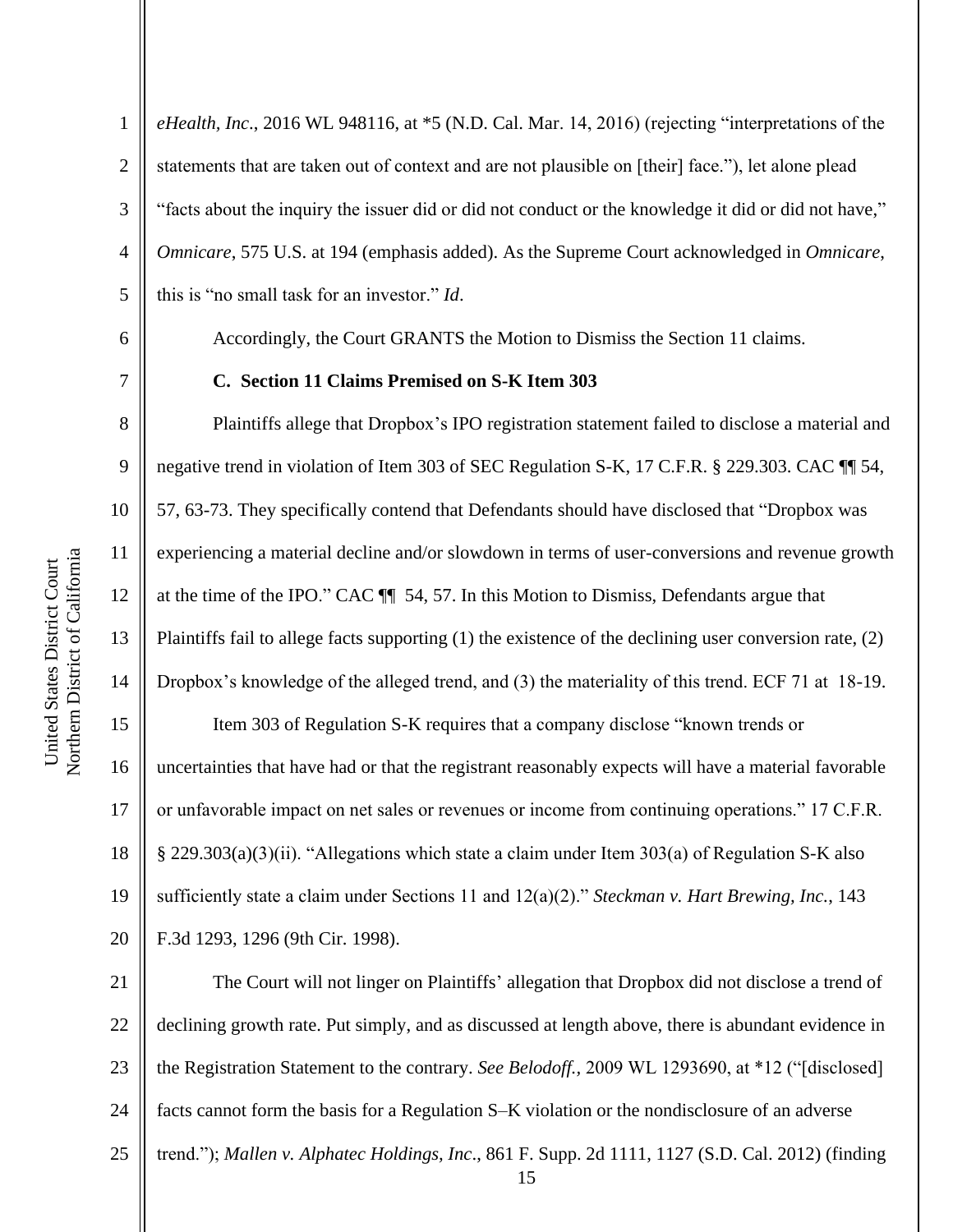no Item 303 liability where defendant disclosed trend in Form 10-K); *see, e.g.*, RS at 1, 80-81 2 (disclosing growth rates for eight quarters preceding the IPO). Anyone with basic mathematical 3 Sulphan is could discern that while Dropbox's revenue was increasing, it did so at a declining rate. Dropbox disclosed its yearly and quarterly revenue, and simple arithmetic shows that the rate of increase was declining. *See e.g., In re Skechers USA, Inc. Sec. Litig.*, 2020 WL 1233759, at \*14 n.13 (S.D.N.Y. Mar. 12, 2020) (rejecting purportedly undisclosed trend where "any reasonable investor could have calculated the allegedly omitted trend").

8 **Plaintiffs'** argument about Dropbox's declining user conversion rate has only marginally 9 more steam. At the motion hearing, Plaintiffs acknowledged that this Item 303 issue is the focal 10 | point of its complaint. But at no point do Plaintiffs forward any factual allegations about 11 Dropbox's user conversation rate, let alone a data point or trend line. While the Court must accept 12 all factual allegations as true during a motion to dismiss under Fed. R. Civ. P. 12(b)(6), there are 13 || no facts for the Court to accept true here—only conclusory allegations. The Court has discussed 14 **this at length.** *See* Section III.B.

 The complaint is similarly devoid of any factual pleading regarding how Dropbox's 16 allegedly waning user conversion rate had a materially adverse impact on the company's revenue. *See* 17 C.F.R. § 229.303(a)(3)(ii) (requiring disclosure where a trend "will have a material favorable or unfavorable impact on net sales or revenues or income"); *Welgus v. TriNet Grp., Inc.*  ("*Welgus II*"), 2017 WL 6466264, at \*24 (N.D. Cal. 2017) ("This one-off allegation does not 20 || support an inference that the 'adverse trends' were either known to Defendants or could have 21 | reasonably been expected to have a material impact on TriNet's net sales, revenues or income"); *Mallen*, 861 F. Supp. 2d at 1127 ("Plaintiffs fail to allege any facts to show that such delays . . . 23 | could *reasonably be expected to* have a *material* impact") (emphasis in original). This explanation is particularly crucial in light of the fact Dropbox's revenue continued to grow after its IPO. And, **b** because Dropbox's revenue is driven by three core factors, Plaintiffs must allege facts that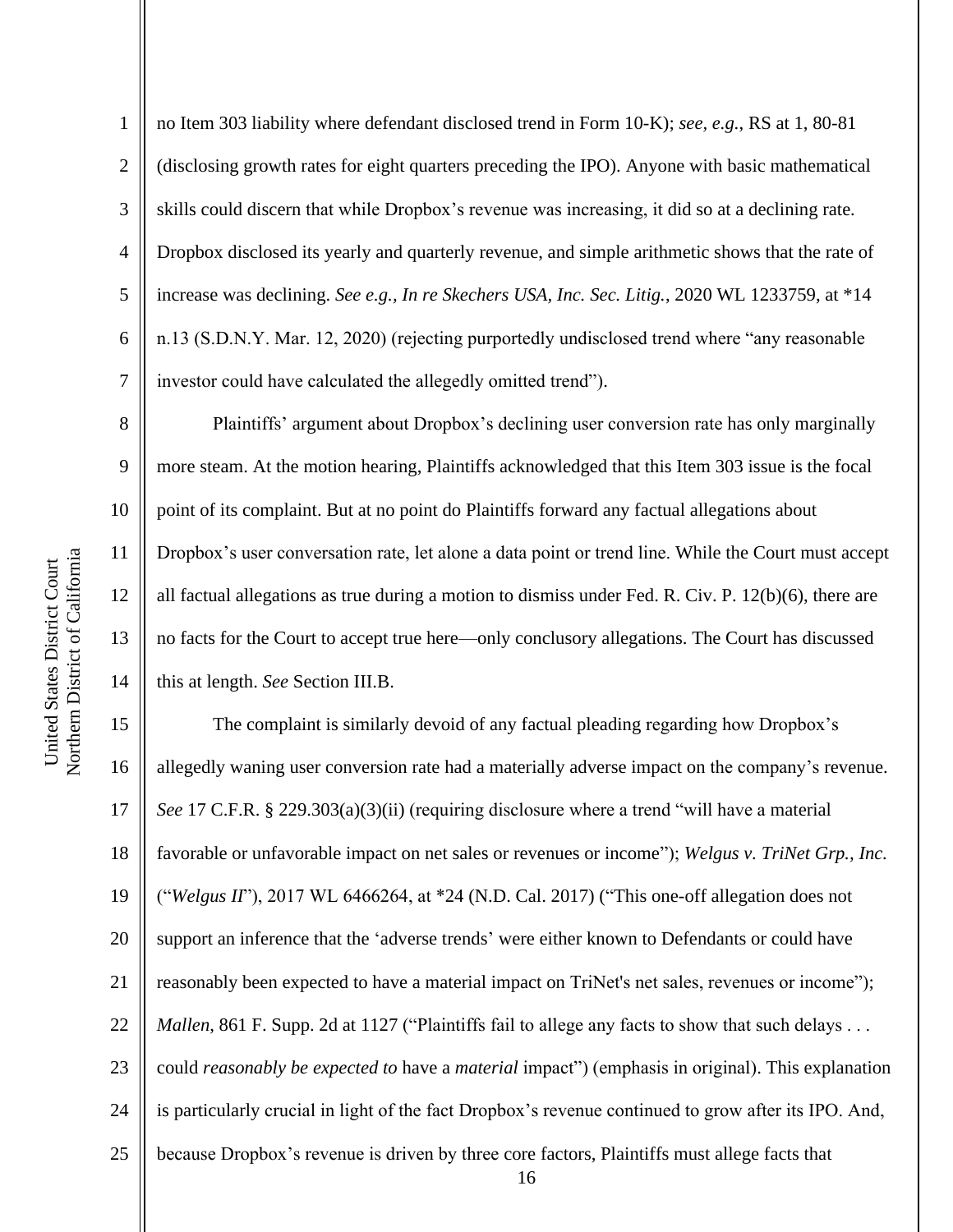illustrate that a declining user conversion rate was the specific reason for Dropbox's decreasing revenue growth rate, as opposed to the other two factors or some combination of the three. *See Fresno Cty. Emps. Ret. Ass'n v. Alphatec Holdings, Inc*., 607 F. App'x 694, 695 (9th Cir. 2015) (holding plaintiffs failed to allege that inventory problems materially impacted defendant's  $5 \parallel$  revenue because it did not explain "how the quality of [that] inventory factored into [defendant's]  $6 \parallel$  revenue projections"). Here, Plaintiffs fail to allege any facts demonstrating that the role user conversion plays in Dropbox's revenue creation trumps the role of the other two indicators.

 Plaintiffs also fail to allege knowledge. Plaintiffs seem to contend that they have satisfied this requirement because "the Motion [to Dismiss] explicitly concedes that Defendants knew the 'rate of paying user growth had slowed at the time of the IPO and that its rate of revenue growth had slowed as well.'" ECF 80 at 15. The Court is baffled by this explanation. It is simply nonsensical for Plaintiffs to contend, on one hand, that the Court should infer Defendants knew of a declining user conversion trend because of a slowing rate of paying user growth and, on the 14 | other, that Dropbox's disclosure of this paying user growth statistic was insufficient to relieve 15 | them of liability under Item 303. Defendants cannot have it both ways.

 Plaintiffs have failed to allege sufficient facts to show that the Defendants omitted a known material trend from Dropbox's Registration Statement that was not adequately captured by the disclosure of declining revenue and paying user growth rates. The Court thus GRANTS the Motion to Dismiss the claims predicated on Item 303.

## **D. Section 15 of the Securities Act**

**T** To state a claim for controlling person liability under Section 15 of the Securities Act, 15  $\parallel$  U.S.C. § 770, Plaintiffs must establish that (1) there was a primary violation of federal securities 23 | laws and (2) the defendant possessed actual power or control over the primary violator. *Howard v*. *Everex Sys., Inc.*, 228 F.3d 1057, 1065 (9th Cir. 2000). For the reason's discussed above, Plaintiffs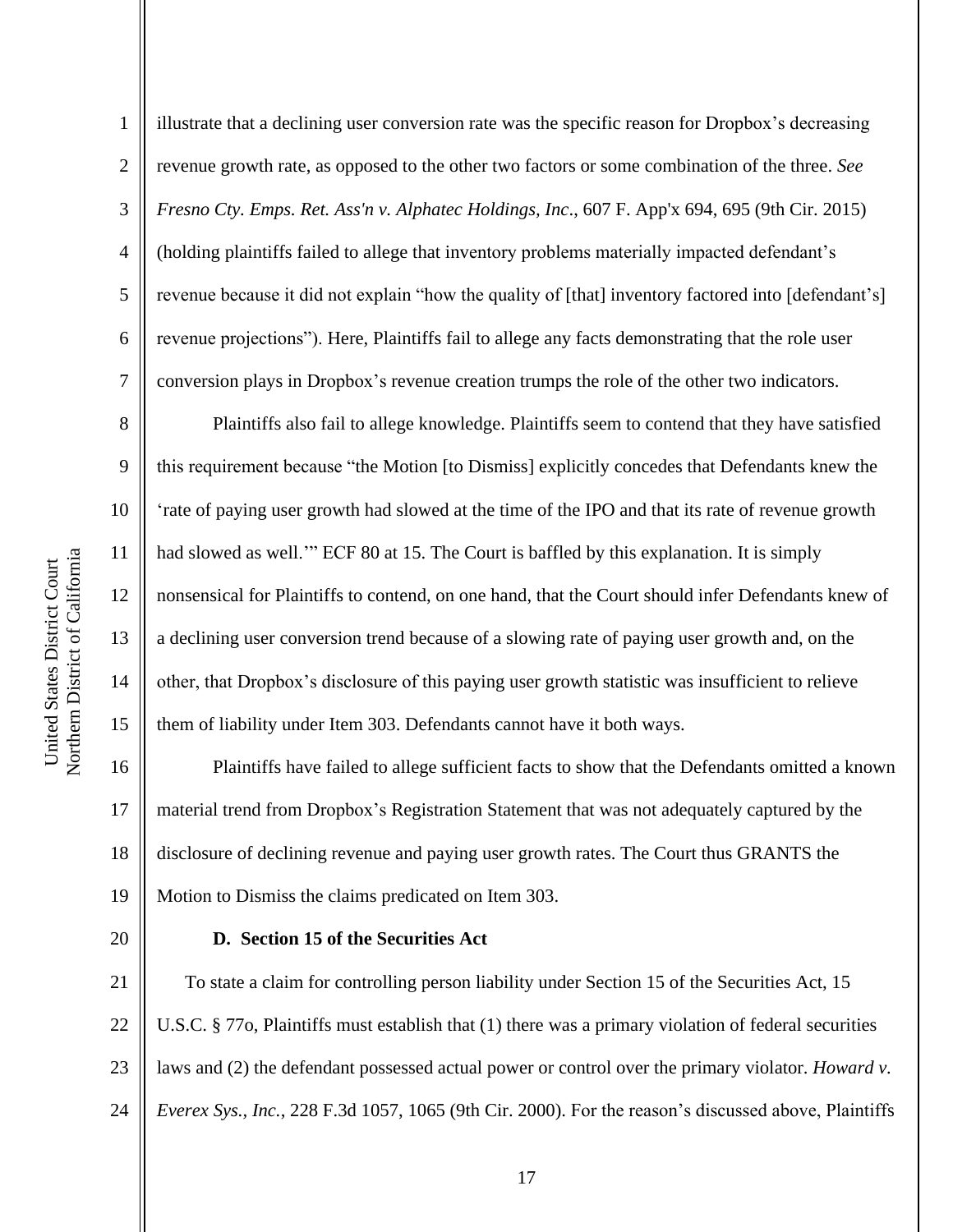1 fail to establish a primary violation of federal securities law. Accordingly, the Court GRANTS the 2 | motions to dismiss the claims based on Section 15.

#### 3 **E. Statute of Limitations**

4 The Court's determination that Plaintiffs failed to adequately plead claims under Section 5 11 and 15 is dispositive in resolving Defendants' motion. The statute of limitations, however,  $6 \parallel$  poses yet another threat to the survival of Plaintiffs' claims.

 Claims brought under the Securities Act are barred "unless brought within one year after 8 || the discovery of the untrue statement or the omission, or after such discovery should have been made by the exercise of reasonable diligence." 15 U.S.C. § 77m. The one-year period "begins to 10 || run once the plaintiff did discover or a reasonably diligent plaintiff would have discovered the facts constituting the violation—whichever comes first." *Merck & Co. v. Reynolds*, 559 U.S. 633, 653 (2010). "Plaintiffs are considered to have discovered a fact when a 'reasonably diligent plaintiff would have sufficient information about that fact to adequately plead it in a complaint ... with sufficient detail and particularity to survive a 12(b)(6) motion to dismiss.' " *F.D.I.C. v. Countrywide Fin. Corp.*, 2012 WL 5900973, at \*2–3 (C.D. Cal. Nov. 21, 2012) (quoting *City of Pontiac Gen. Emps.' Ret. Sys. v. MBIA, Inc*., 637 F.3d 169, 175 (2d Cir. 2011)). This is a "fact intensive" inquiry, and some courts have held it is "usually not appropriate" to conduct it at the pleading stage. *Rafton v. Rydex Series Funds*, 2011 WL 31114, at \*9 (N.D. Cal. Jan. 5, 2011) (citation omitted); *Booth v. Strategic Realty Trust, Inc.*, No. 13-cv-4921, 2014 WL 3749759, at \*4 (N.D. Cal. July 29, 2014). A defendant seeking to establish that a Section 11 claim is time-barred 21 | on a motion to dismiss faces an "especially high burden." *Rafton*, 2011 WL 31114, at \*10. "At the || pleading stage, the question is whether it is plausible that [the] disclosures were insufficient to || supply a reasonably diligent plaintiff with the information necessary to plead the Section 11  $\parallel$  claims with sufficient detail and particularity to survive a 12(b)(6) motion." *Booth*, 2014 WL  $\parallel$  3749759, at \*6.

Northern District of California Northern District of California United States District Court United States District Court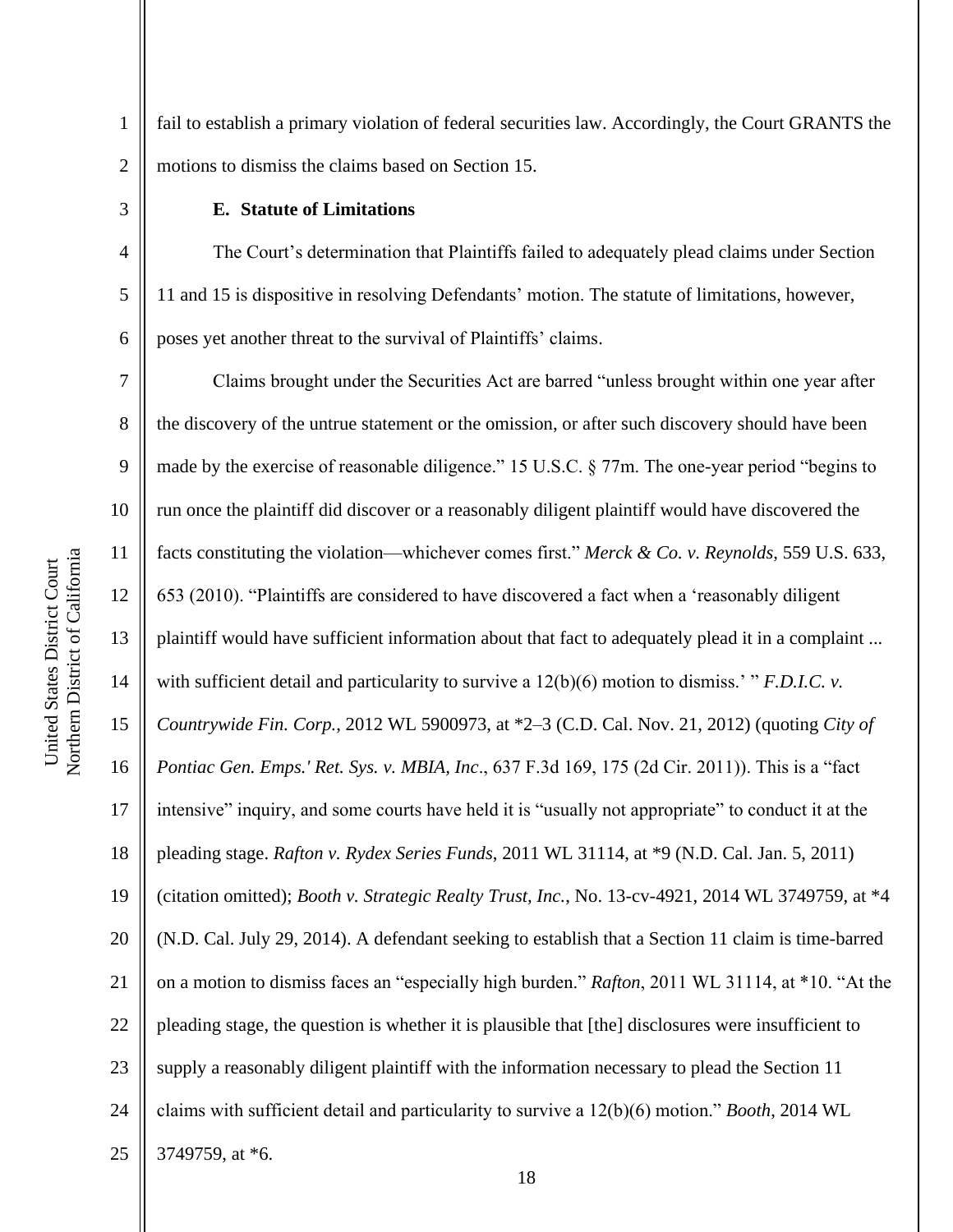1 Defendants contend that Plaintiffs "were on notice of the facts underlying their claims over 2 | a year before they filed their initial complaint on October 4, 2019." ECF 71 at 19. They 3 Superifically claim that the statute of limitations was triggered, at the very latest, when Dropbox 4 made its 2Q'18 financial disclosure on August 10, 2018 because at that point the company "had 5 | reported 18 quarters of revenue and three and a half years of paying users, from which any 6 reasonably diligent plaintiff could easily calculate Dropbox's growth rates." ECF 71 at 19-20. 7 They further argue Plaintiffs could not have become aware of any declining user conversion rate 8 | trend because the company did not disclose this information during the announcement—or during  $9 \parallel$  any announcement—and "the results for that quarter reflected growth in both metrics that were 10 | entirely consistent with Dropbox's past performance." ECF 84 at 13. 11 | In response, Plaintiffs contend that they "first became aware" of their claims during

 Dropbox's 3Q'18 disclosure on November 9, 2018 because it was only then that it was revealed that the "ongoing trend of decelerating revenue growth and user conversion rates had been exacerbated, and that Dropbox had still only converted 12.3 million" paying users. ECF 80 at 19. They further explain that (1) "the point in time in which a trend becomes meaningful, material, or 16 | actionable is a fact-intensive inquiry that is inappropriate at the pleading stage," (2) Defendants' focus on August 10, 2018 is arbitrary, and (3) the Defendants' invocation of the Registration 18 Statement disclosures to prove notice flies in the face of Plaintiffs' allegations on the merits that 19 || such disclosures were misleading and deficient. ECF 80 at 19-21.

20 The Court rejects Plaintiffs' third rationale straight off the bat. As discussed above, 21 Defendants' Registration Statement disclosures were not deficient in the context of Plaintiffs' 22 | pleadings. The Court credits Plaintiffs' second concern about the fact-intensive nature of this 23 inquiry. But while the motion to dismiss is *usually* not the appropriate juncture for the Court to 24 | make a conclusion about inquiry notice, the Court is not categorically precluded from doing so.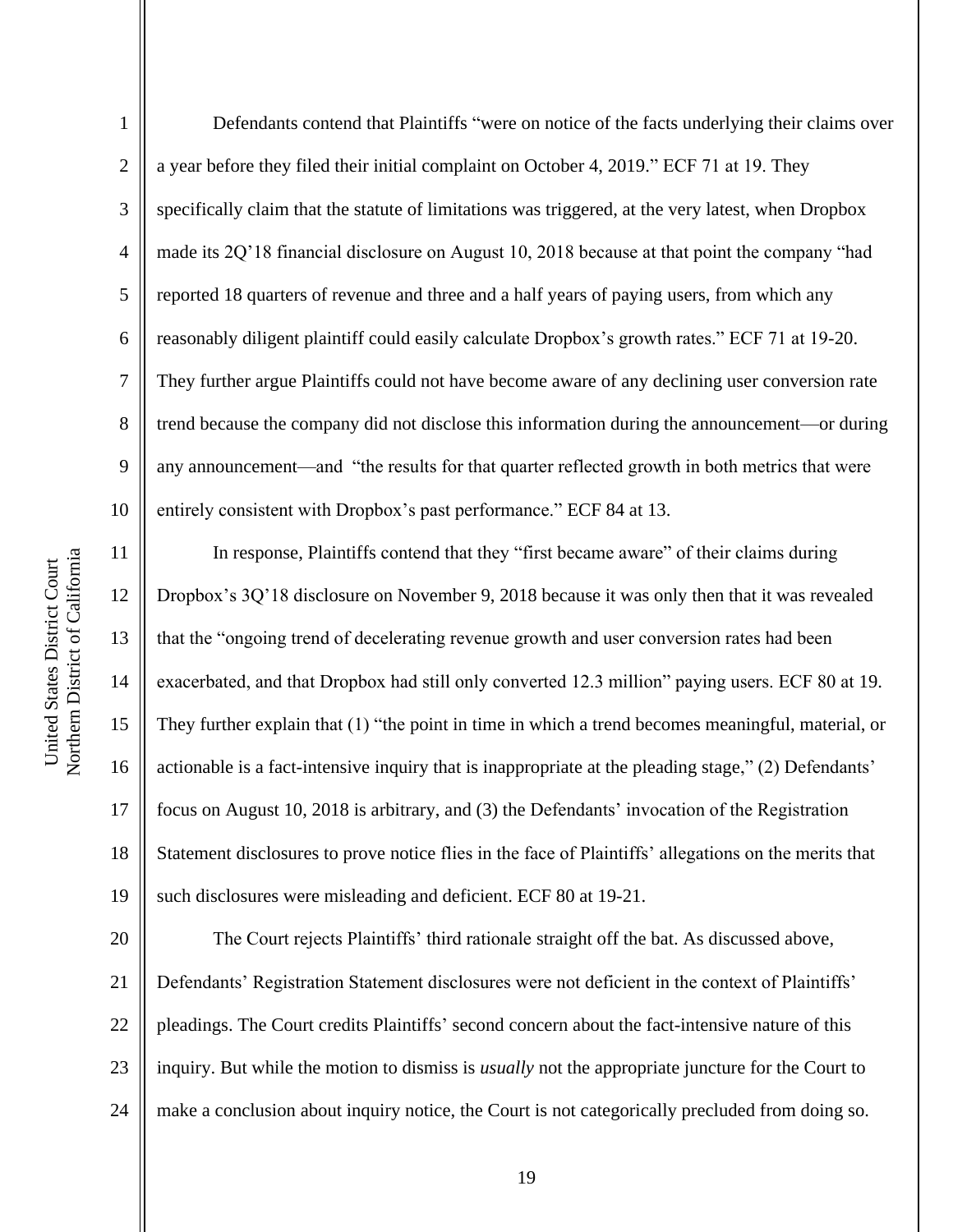| $\mathbf{1}$   | The Court thus turns to the heart of this dispute, whether Plaintiffs were on inquiry notice         |
|----------------|------------------------------------------------------------------------------------------------------|
| $\overline{2}$ | of Dropbox's allegedly declining user conversion rate. A brief traipse down memory lane is           |
| 3              | instructive. Plaintiffs filed the instant lawsuit on October 4, 2019. ECF 1. As such, a reasonably   |
| $\overline{4}$ | diligent plaintiff must have been on notice of the claims in the CAC no earlier than October 4,      |
| 5              | 2018. Dropbox filed its Registration Statement with the SEC on March 22, 2018, which contained       |
| 6              | a slew of financial information. See ECF 72, Exh. 1. Dropbox's IPO was on March 23, 2018. CAC        |
| $\overline{7}$ | ¶ 39. After its IPO, Dropbox made quarterly financial announcements from announced quarterly         |
| 8              | financial updates. See ECF 72, Exhs. 2-9 (Form 10-Q for 1Q'18 through 3Q'19, Form 10-K for           |
| 9              | fiscal year 2019). Relevant here, Dropbox made quarterly announcements for 2Q'18 on August           |
| 10             | 10, 2018 and for 3Q'18 on November 9, 2018. On November 8, 2018, the financial firm D.A.             |
| 11             | Davidson published a report on Dropbox's 3Q'18 finances, noting that the company "reported a         |
| 12             | solid 3Q, marked by stable revenue growth, the first in at least 11 quarters" and that this previous |
| 13             | revenue growth deceleration "ha[d] been an ongoing concern for investors." See ECF 81, Exh. 1.       |
| 14             | The report made various references to users' adoption of paid Dropbox plans, noting that             |
| 15             | "Dropbox is seeing fewer users than expected adopting annual plans" and "the Plus plan repricing     |
| 16             | and repackaging has driven healthy conversion." Id. It did not, however, discuss the user            |
| 17             | conversion metric within the meaning of this lawsuit.                                                |
|                |                                                                                                      |



18 The Defendants also provided a chart summarizing Dropbox's financials over time. Plaintiffs do not dispute the legitimacy of the underlying financial data.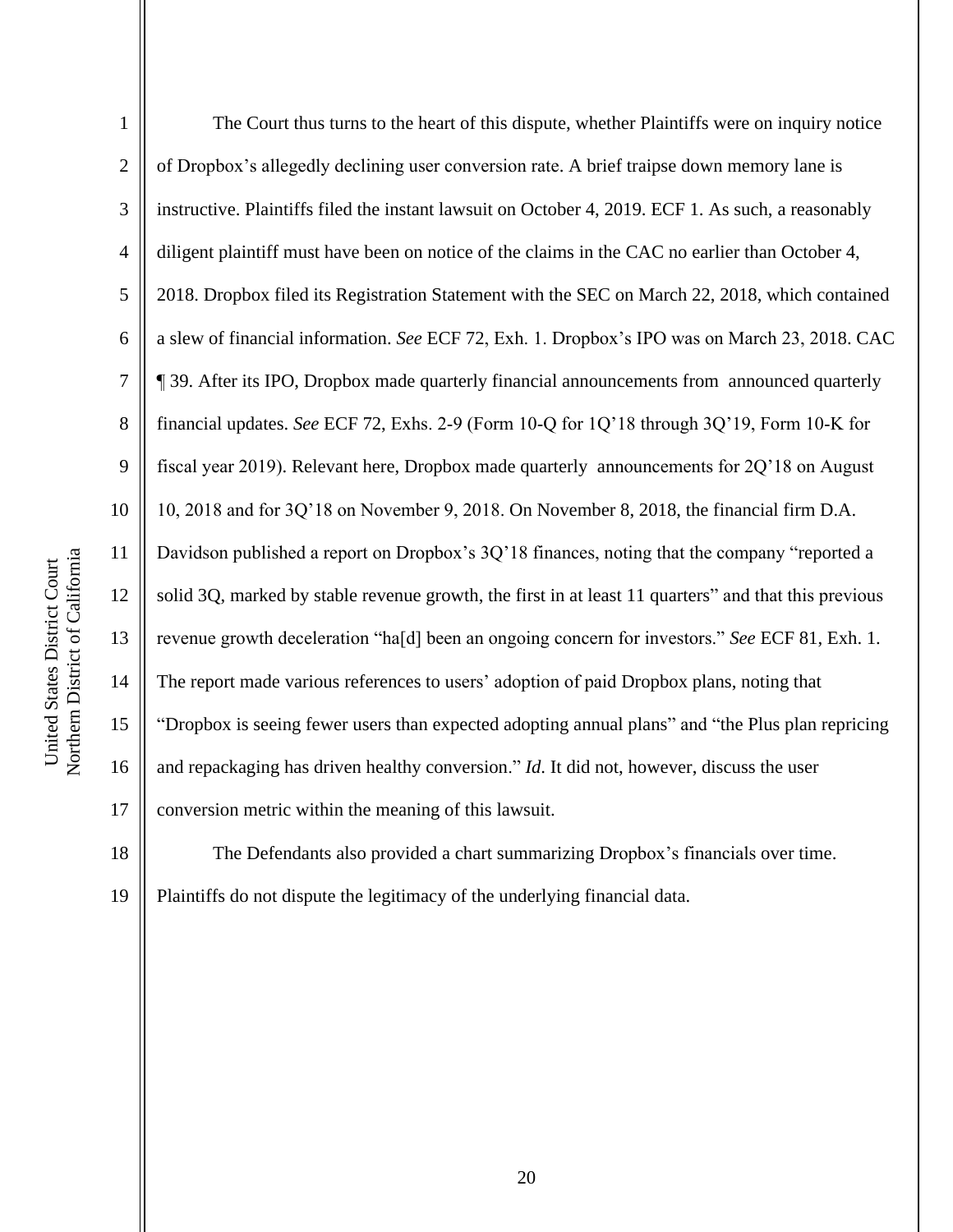

20

18

16

 $14$ 

 $12 \overline{ }$ 

10

 $\bf{8}$ 

Paying Users (Millions of Users)

3 As an initial matter, the Court notes that any inquiry notice must be derived from information about Dropbox's revenue and paying user metrics—not user conversion rate. The Defendants state that Dropbox has never released any information regarding its user conversion  $\parallel$  rate, and the Plaintiffs' do not plead facts to the contrary.<sup>1</sup> As such, the Court considers "whether it is plausible that [the revenue and paying user] disclosures were insufficient to supply a reasonably 8 diligent plaintiff with the information necessary to plead the Section 11 claims with sufficient

<sup>1</sup> Plaintiffs' contend that Dropbox's 10-Q Form from 3Q'18 disclosed that "Dropbox had still only converted 12.3 million of its more than 500 million registered users into paying users." ECF 80 at 19. Because this allegation cannot be found in the CAC, the relevant Form10-Q, or the financial report, the Court disregards it. The Court notes that Dropbox's Form 10-Q from 3Q'18 does state that "[w]e've built a thriving global business with 12.3 million paying users." *See* ECF 72, Exh. 4. The difference between the metric cited in the 10-Q Form and Plaintiffs' characterization of this metric further highlights the Court's earlier discussion about the insufficiency of Plaintiffs' claims. *See* Section III.B-C.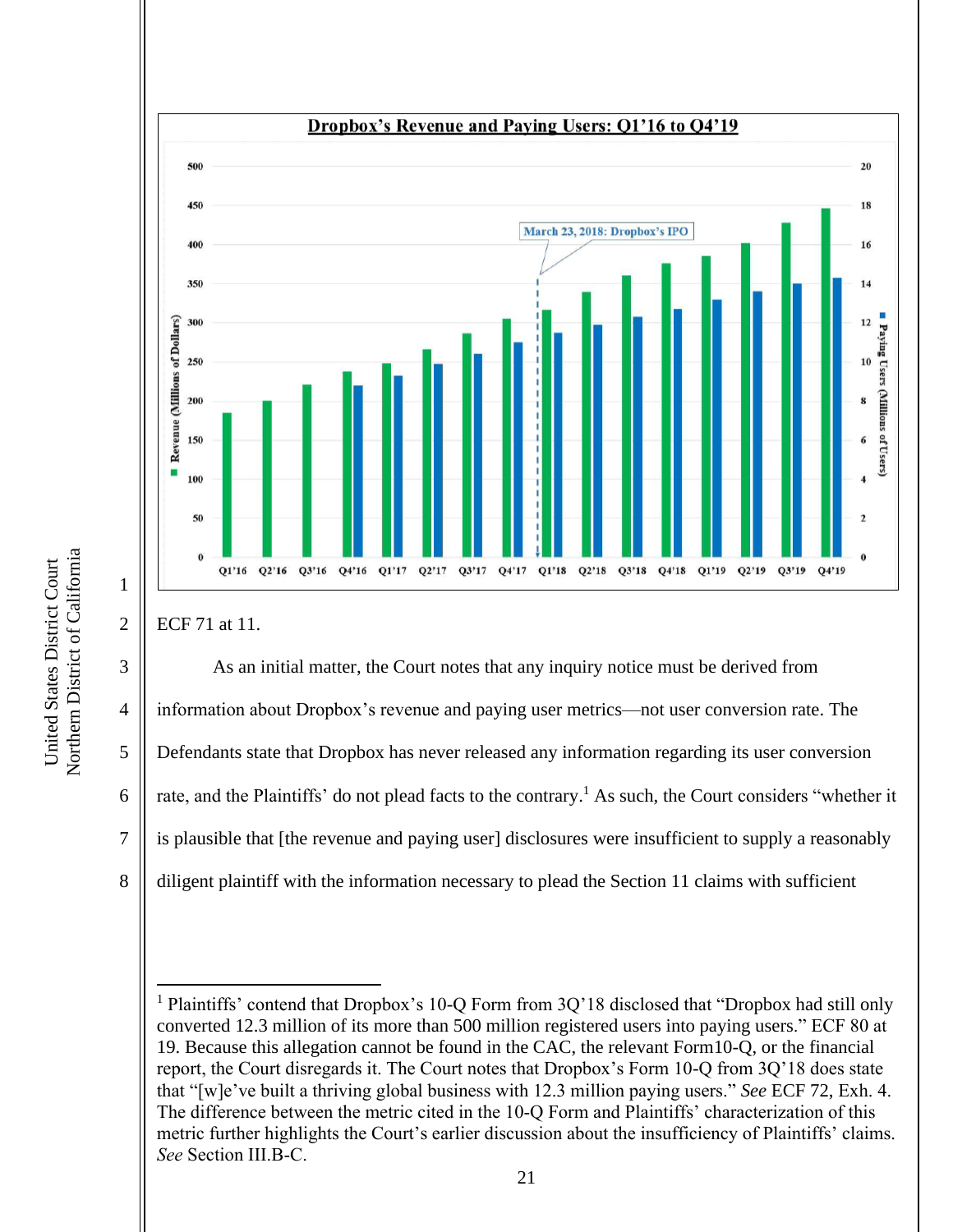1 detail and particularity to survive a 12(b)(6) motion." *Welgus*, 2017 WL 167708, at \*20 (internal 2 | quotation marks and citation omitted).

 Although the Court has already determined Plaintiffs' claims lack sufficient detail and particularly, the Court nonetheless concludes Plaintiffs have not met their burden to plead facts 5 Supporting delayed discovery either. The information available to the Plaintiffs from March through October of 2018 was abundant and largely consistent with the Registration Statement. The Registration Statement disclosed slowing revenue and paying user growth rates in March 2018*. See Rudman v. CHC Grp. LTD*, 217 F. Supp. 3d 718, 724 (S.D.N.Y. 2016) (statute of limitations 9 formulated where an allegedly concealed "fact was largely obvious from disclosures in the 10 | Registration Statement itself."). Dropbox made financial announcements consistent with this disclosure in the following two quarters. *See* ECF 72, Exhs. 2-3 (Form 10-Q for 1Q'18 through 2Q'18); *see also* ECF 80 at 6 (charts of revenue and paying user growth).

13 While Plaintiffs contend that the November 2018 financial report crystallized the trend, the 14 | report itself contradicts Plaintiffs' theory of notice. The report notes that "[Dropbox] reported a 15 | solid 3Q, marked by stable revenue growth, the first in at least 11 quarters" and that "this was the 16 first quarter (in at least eleven quarters) where growth did not decelerate." *See* ECF 81, Exh. 1 at 17 | 2. If anything, the report announced the reversal of the downward trend. And, given the 18 Straightforward nature of the metrics at issue, the Court is not otherwise inclined to credit the 19 report as finally providing the Plaintiffs the sufficient insight they needed to be on notice absent 20 || factual allegations supporting Plaintiffs' contention. Unlike Plaintiffs' cited authorities, this case 21 involves easily digestible, regularly disclosed metrics. *Compare with In re Bare Escentuals, Inc.*  22 *Securities Litigation*, 745 F. Supp. 2d 1052 (N.D. Cal. 2010) (claims based on "self-cannibalizing  $23$   $\parallel$  sales operations, premium product image dilution through sales to big-box discounters, failing 24 efforts to revitalize the infomercial sales and to cross-sell, and heavy reliance on the negative 25 | option club program"); *Booth, Inc.*, 2014 WL 3749759 (N.D. Cal. July 29, 2014) (claims based on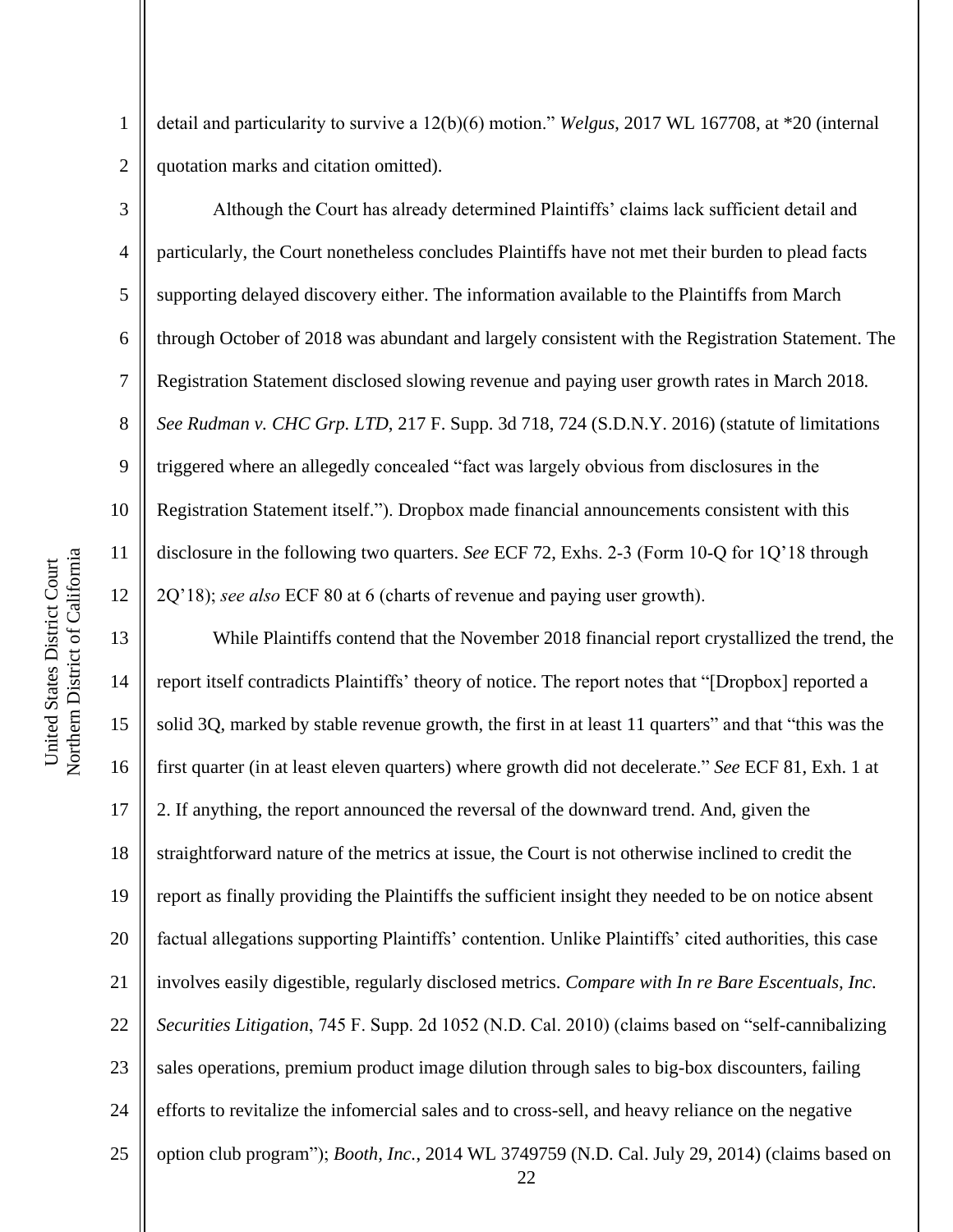1 the sufficiency of a corporation's internal controls over conflicts of interest); *Rafton*, 2011 WL 2 | 31114 (N.D. Cal. Jan. 5, 2011) (claims based on a "mathematical compounding effect' that would 3 cause the Fund to deviate from its benchmark, the inverse price of the 30–Year U.S. Treasury 4 Sond"). The "evidence irrefutably demonstrates [P]laintiff[s] discovered or should have 5 discovered" that the Registration Statement contained misstatements or omissions at least a year 6 before October 4, 2019. *Gray v. First Winthrop Corp.*, 82 F.3d 877, 881 (9th Cir.1996) (citation  $7 \parallel$  and internal quotation marks omitted).

8 The COURT GRANTS Defendants' motions to dismiss on the alternate ground that the 9 claims alleged in Plaintiffs' complaint are time-barred.

## 10 **F. Leave to Amend**

11 | In deciding whether to grant leave to amend, the Court must consider the factors set forth by the Supreme Court in *Foman v. Davis*, 371 U.S. 178 (1962), and discussed at length by the Ninth Circuit in *Eminence Capital, LLC v. Aspeon*, Inc., 316 F.3d 1048 (9th Cir. 2009). A district 14 court ordinarily must grant leave to amend unless one or more of the *Foman* factors is present: (1)  $\parallel$  undue delay, (2) bad faith or dilatory motive, (3) repeated failure to cure deficiencies by  $\parallel$  amendment, (4) undue prejudice to the opposing party, or (5) futility of amendment. Eminence Capital, 316 F.3d at 1052. "[I]t is the consideration of prejudice to the opposing party that carries 18 || the greatest weight." *Id*. However, a strong showing with respect to one of the other factors may warrant denial of leave to amend. *Id*.

20 Although Defendants request that the Court dismiss Plaintiffs' claims with prejudice 21 because they are time barred, ECF 71 at 19-20, the Court concludes that it is not yet futile for 22 | Plaintiffs to cure this deficiency, along with the others discussed above. As stated at the hearing, 23 | Plaintiffs must, at a minimum, identify some factual circumstance that plausibly distinguishes 24 | their state of awareness of these claims in November 2018 that was not disclosed in the August